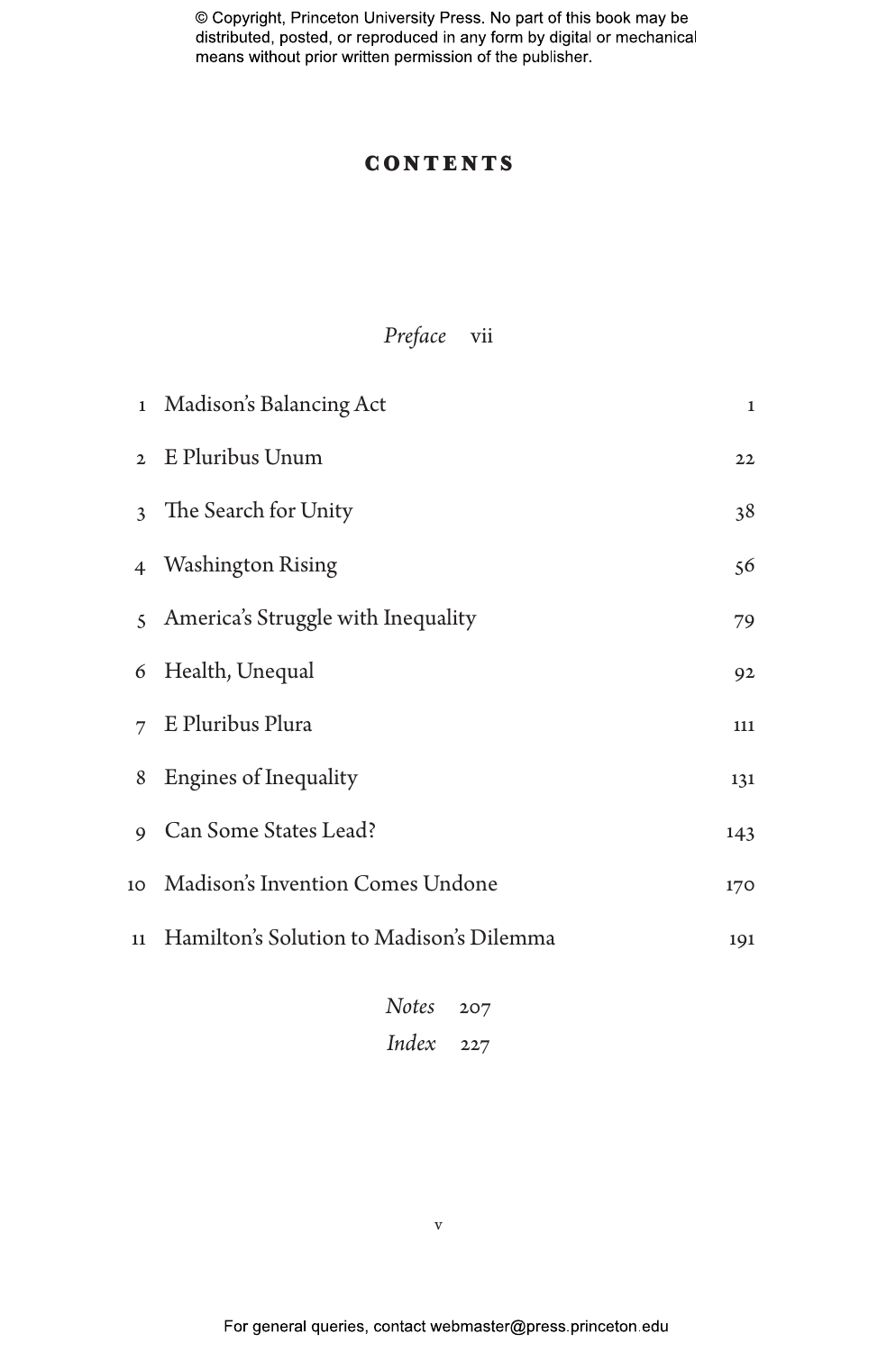# 1 **Madison's Balancing Act**

The further the American Revolution recedes into history, the easier it is to miss just how close the United States of America came to being a divided collection of competing colonies under the punishing heel of an angry Britain. The nation's founders had first dared to declare their king a despot and then to challenge the most powerful army in the world to a war over turf. The odds of success seemed impossibly small, even if the red coats of the British troops made them conspicuous targets on the battlefield. A seven-year campaign, much bravery, a bit of luck, and the timely help of the French produced an unlikely victory. In September 1783, the promise of the Declaration finally led to the reality of independence.

But along with the triumph came a wrenching setback: the new nation's original plan to govern itself, the Articles of Confederation, simply failed to work. The states had been determined to prevent the new national sovereign from trampling on their liberty—having defeated the king, the last thing they wanted was another one—so the Articles intentionally created a very weak government. In their eagerness to prevent tyranny, its drafters overdid it. They created a United States of America not united enough to protect itself or its commerce. If the republic was to endure, this collection of divided states needed to be rescued from the fatal flaws of the Articles.

So, in 1787, the nation's leaders gathered in Independence Hall in Philadelphia to draft a new governing constitution. It was the same building

1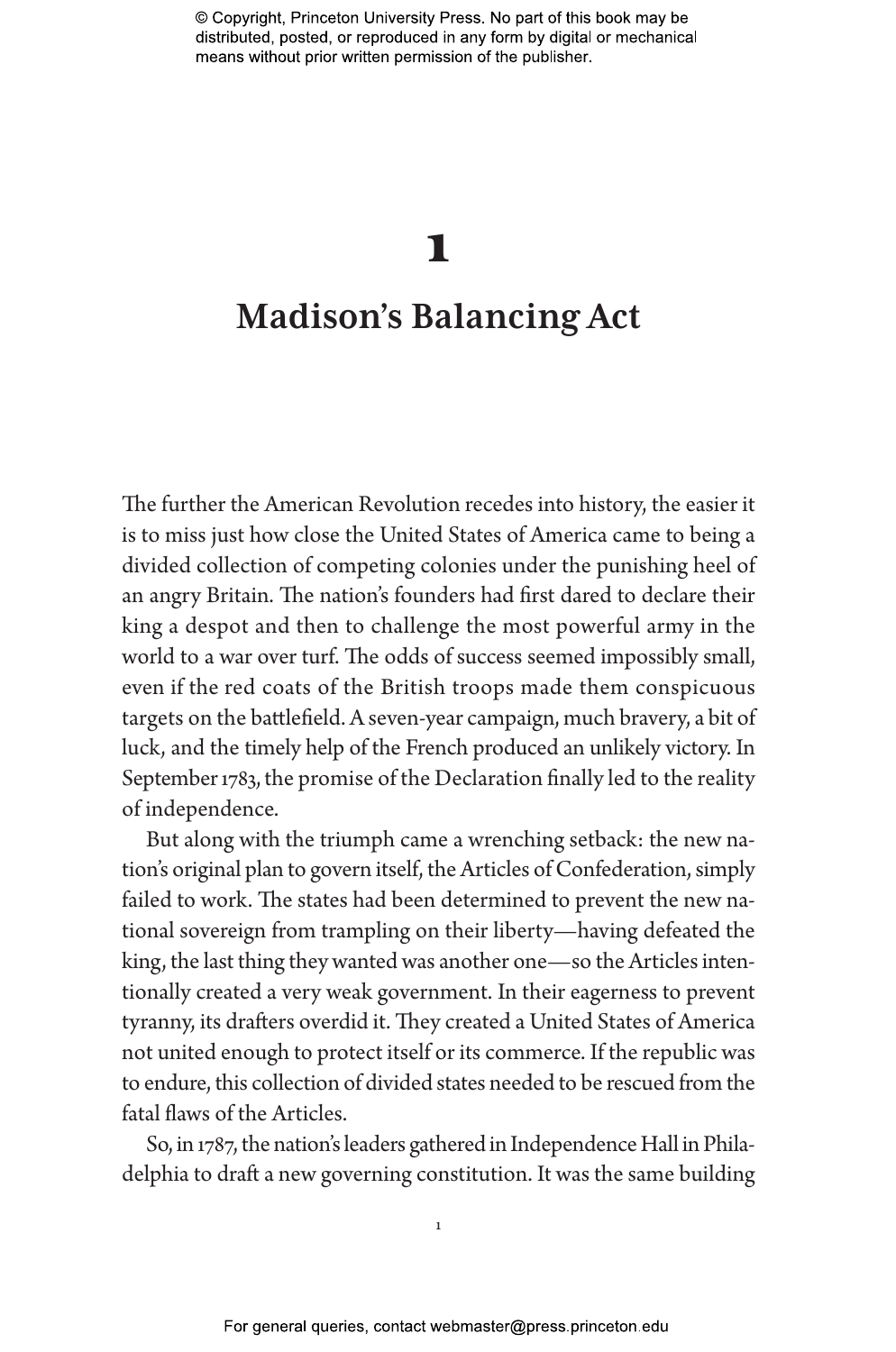2 CHAPTER 1

where many of them had boldly voted to declare independence from Britain in 1776 and where they had drafted the Articles of Confederation in 1781. This time they knew they needed a more detailed constitution and a stronger national government. And they also knew they needed all the help they could get.

The founders struggled with a dilemma, one that has repeated itself many times since. The leaders of the states jealously guarded the separate identities that had emerged through the colonial times. They were proud, of course, of the new nation, but many were even prouder of the rich traditions of their own states. After all, the nation's short eleven-year history was a brief blip compared with the century and a half during which many of the colonies had prospered—and none of the proud states wanted to surrender their own interests to a new national identity. The agriculturally oriented South fiercely opposed having Northern merchants dictate policy, and the settlers who pushed west didn't want the big cities controlling their lives. Residents of small towns were always fearful of the reach of the large cities. The Articles of Confederation were so weak because the states were so strong, and state leaders wanted to keep it that way.

But the devotion to state power almost immediately clashed with the requirements of the new country. European powers coveted the vast, untapped wealth of the new continent. Tensions among the states threatened budding commerce, and the new nation lacked the most basic structures for making decisions. Even before Maryland became the last state to ratify the Articles in 1781, the document was obsolete.

So when the founders returned to Philadelphia in 1878 to draft the new constitution, they faced a profound dilemma. They needed to build a stronger national government without interfering with the states' expectations that they would keep their identities and their power. No other new nation had ever attempted to have its constituent parts create a strong national government without those parts deconstituting themselves in the process. The solution they came up with was federalism, American style. It had the great virtue of winning political support from the states, by maintaining their identity. It had the great challenge of creating a new ship of state, which had to navigate especially fierce and opposing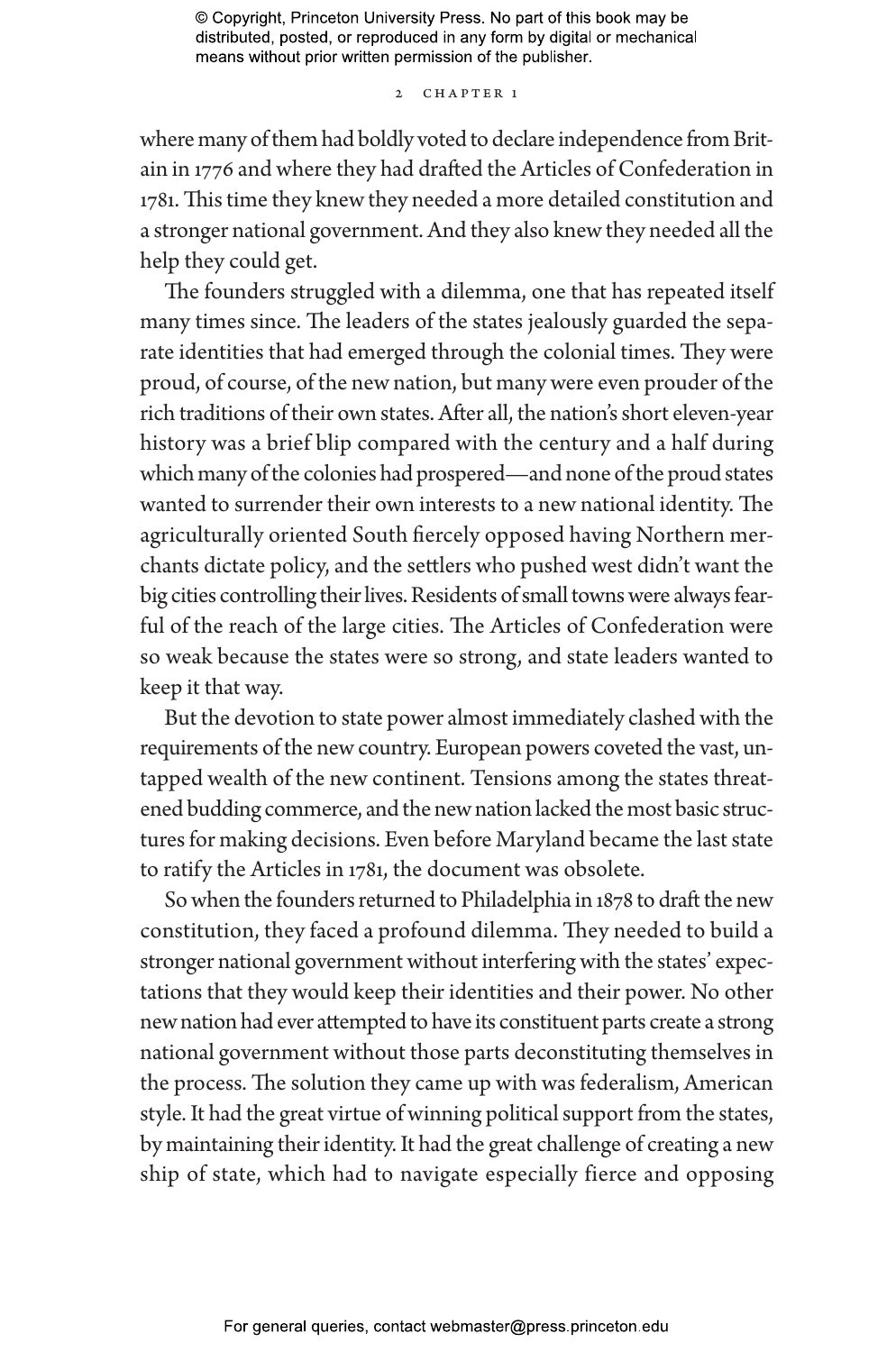MADISON'S BALANCING ACT 3

currents. American federalism, in fact, has always been much less a fixed structure than a set of rules of combat. In the centuries since, the underlying tension between national unity and state power has never gone away. Neither have the great political battles that federalism precipitates.

That challenge has become both what defines the operating reality of American government and what differentiates American government from governments in the rest of the world. It is the field of battle on which the most important American political struggles have been fought. Through the years, these struggles have sometimes threatened the very principles that brought the founders to Philadelphia the first time to declare independence from the king.

When the founders met in 1787 to write the new constitution, James Madison led the debate. He was much younger than most of his colleagues, and he had a true genius for finding the bridge between opposing factions. As Joseph J. Ellis put it, Madison was "the acknowledged master of the inoffensive argument that just happened, time after time, to prove decisive." Madison "lived in the details," Ellis explained, "and worked his magic . . . with a more deft tactical proficiency than anyone else."1

His tactical brilliance, in fact, helped him cobble together the two greatest institutional inventions of the founders: separation of powers between executive, legislative, and judicial branches, which prevented the country's new president from becoming too kinglike; and federalism, which delicately balanced the powers of the national government with those of the states. Madison is perhaps best known for the first invention, but his second invention was the truly essential one, for without a plan to deal with the power of the states, the country could well have become fatally fragmented—and easy pickings for British, French, and Spanish governments eager to expand their power in the Americas. The invention of federalism allocated power between the federal government and the states in a way that gave the federal government enough strength to keep the country intact and accomplish national goals without making it so strong as to interfere with the self-government of the state and local governments. That was no mean feat.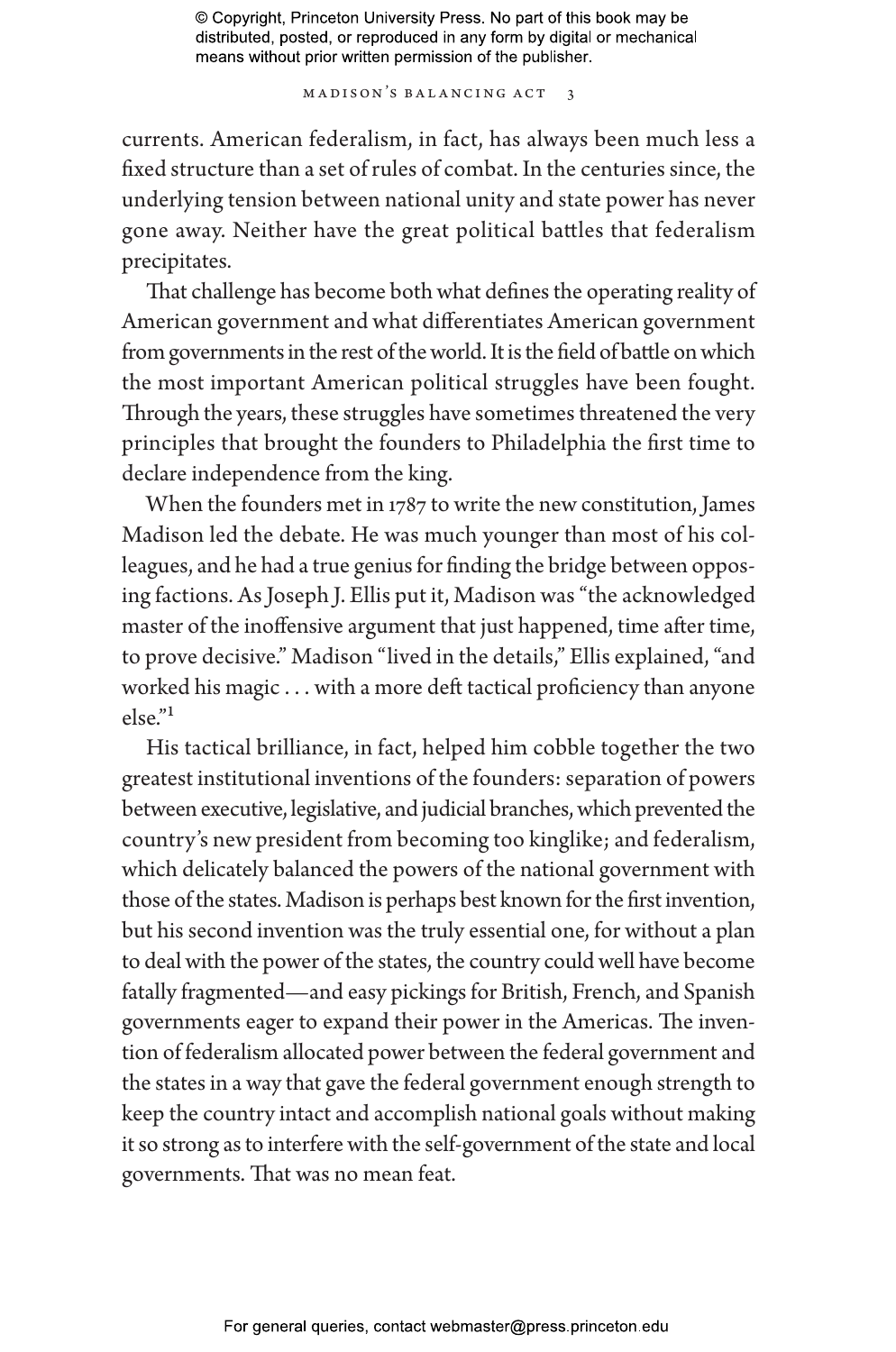#### 4 chapter 1

(A quick aside: There's often much confusion around the terms "federal" and "federalism." In a formal sense, "federal" refers to a system of government in which power is allocated between the national government and its components, like the states. But in the United States, by long tradition, the national government is also referred to as the "federal government," so to keep with common usage, I'll use "federal" throughout the book to refer to the government run from the national capital. "Federalism" will refer to the American strategy for dividing power between the national government and the states.)

After they had drafted the Constitution, the founders knew just how fragile a system they had cobbled together. As they left Independence Hall on the last day of the constitutional deliberations, a lady is reputed to have asked Benjamin Franklin, "Well, Doctor, what have we got—a Republic or a Monarchy?" Franklin's reply: "A Republic, if you can keep it."<sup>2</sup> Keeping it ultimately depended on whether Madison's two great inventions worked. For more than two centuries, they did, if sometimes only barely, surviving partisan conflict, a civil war, and the rise and fall of multiple political parties. In the twenty-first century, however, the two institutions have become increasingly rickety, and so did the challenge of keeping the Constitution.

Madison made Congress the nation's first branch by putting it in Article I of the Constitution. But hyperpartisanship increasingly made Congress "the broken branch," as Thomas Mann and Norman Ornstein put it in 2006. Six years later, after congressional norms had broken down, budget stalemates had become routine, and Congress increasingly found it difficult to pass any legislation, they sadly concluded that "it's even worse than it looks."<sup>3</sup> Frictions between Congress and the presidency became deeply rooted, and writers began referring to the partisan split of what had been designed as a nonpartisan Supreme Court. All of these tensions fed a growing polarization that increased divisions in the nation. Madison's first great institution was in trouble.

His second great invention was in even worse shape, drifting into a deepening crisis that received relatively little attention. Tensions among the states over slavery had erupted in a civil war that almost ripped the nation apart, but in keeping it intact, the North's victory scarcely ended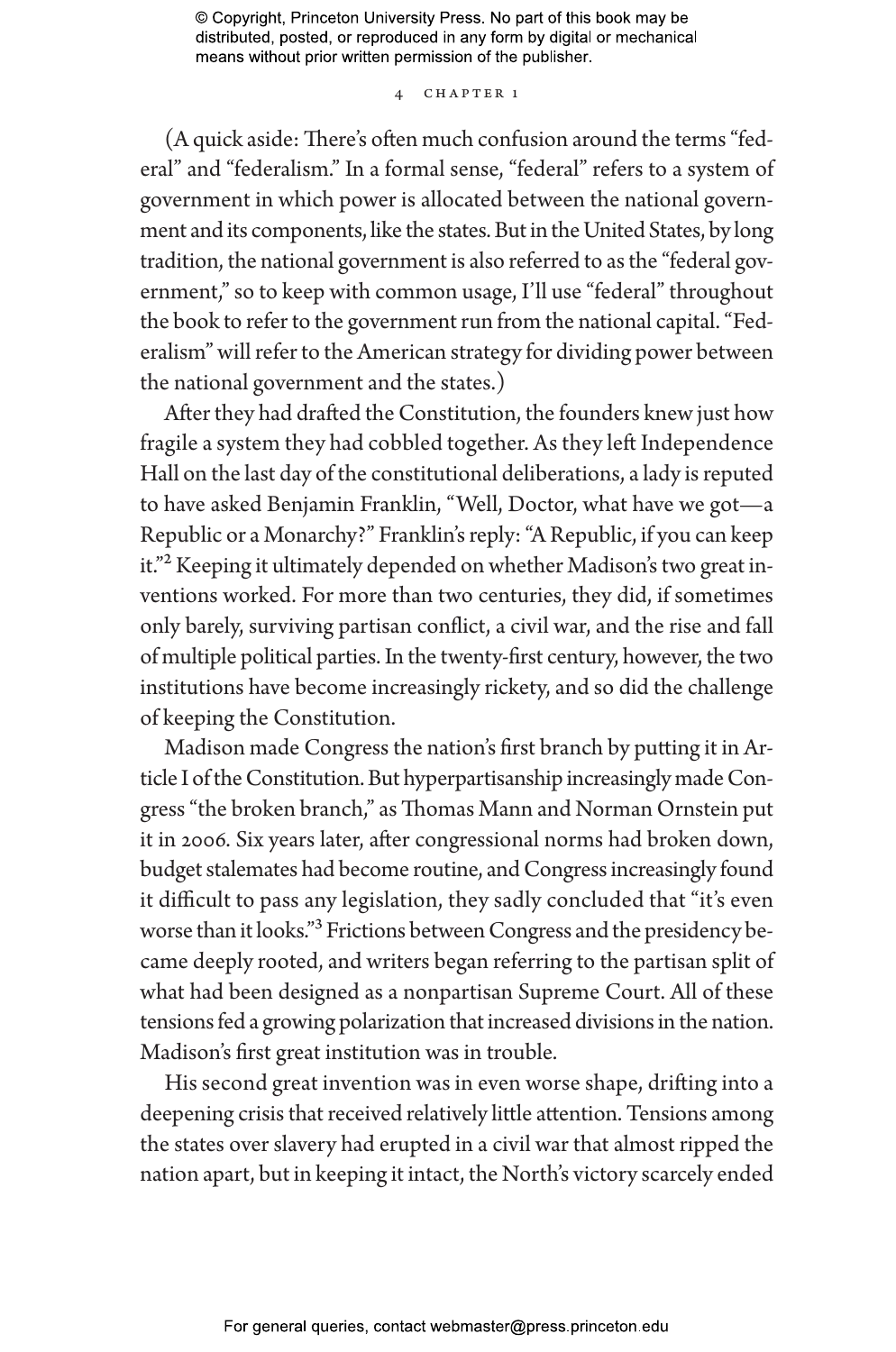MADISON'S BALANCING ACT 5

the battles over states' rights. The Supreme Court's 1954 decision in *Brown v. Education* launched a generation-long assault on segregation. A decade later, Lyndon B. Johnson's Great Society programs created the sweeping War on Poverty. There were, to be sure, large pockets of rearguard rebellion, but by the end of the 1960s there seemed to be an emerging national consensus on the importance of a strong national government focused squarely on reducing inequality among the nation's citizens—and among its states. The moment seemed to mark a profound truth about federalism: taking steps to reduce inequality in the United States relied on increasing federal power; putting more power into the hands of the states tended to increase inequality. That theme, in fact, has repeated itself constantly across the broad sweep of American history.

By *inequality*, I mean big differences among the states in policy outcomes that matter. We often look at inequality in income and wealth at the individual and family levels, and one of the biggest social and economic issues of American policy since the 1960s has been the growing concentration of wealth at the top of the income scale. But one of the most important drivers of this trend is the increasing inequality among the states. Some states are much wealthier than others, and their growing wealth makes it possible for them to provide better education, infrastructure, and health care to their citizens. Some states are far more aggressive in regulating the quality of the air and water, and that produces big differences in the quality of life among their citizens. Federalism was designed, of course, to allow—even encourage—policy differences among the states. But as we will see in the pages that follow, these differences, in creating growing inequality among the states, have made this a nation where the government that citizens get depends increasingly on where they live. That, in turn, is fueling political polarization in an already divided nation. There's profound irony here: the great invention that made it possible for the states to become united has ultimately become a sharp instrument for driving them apart.

In any system where different players make decisions, of course, they will inevitably make different decisions. That is inescapable—even desirable in fact, because citizens deeply value the right to set their own course and expect their decisions to be different from decisions made by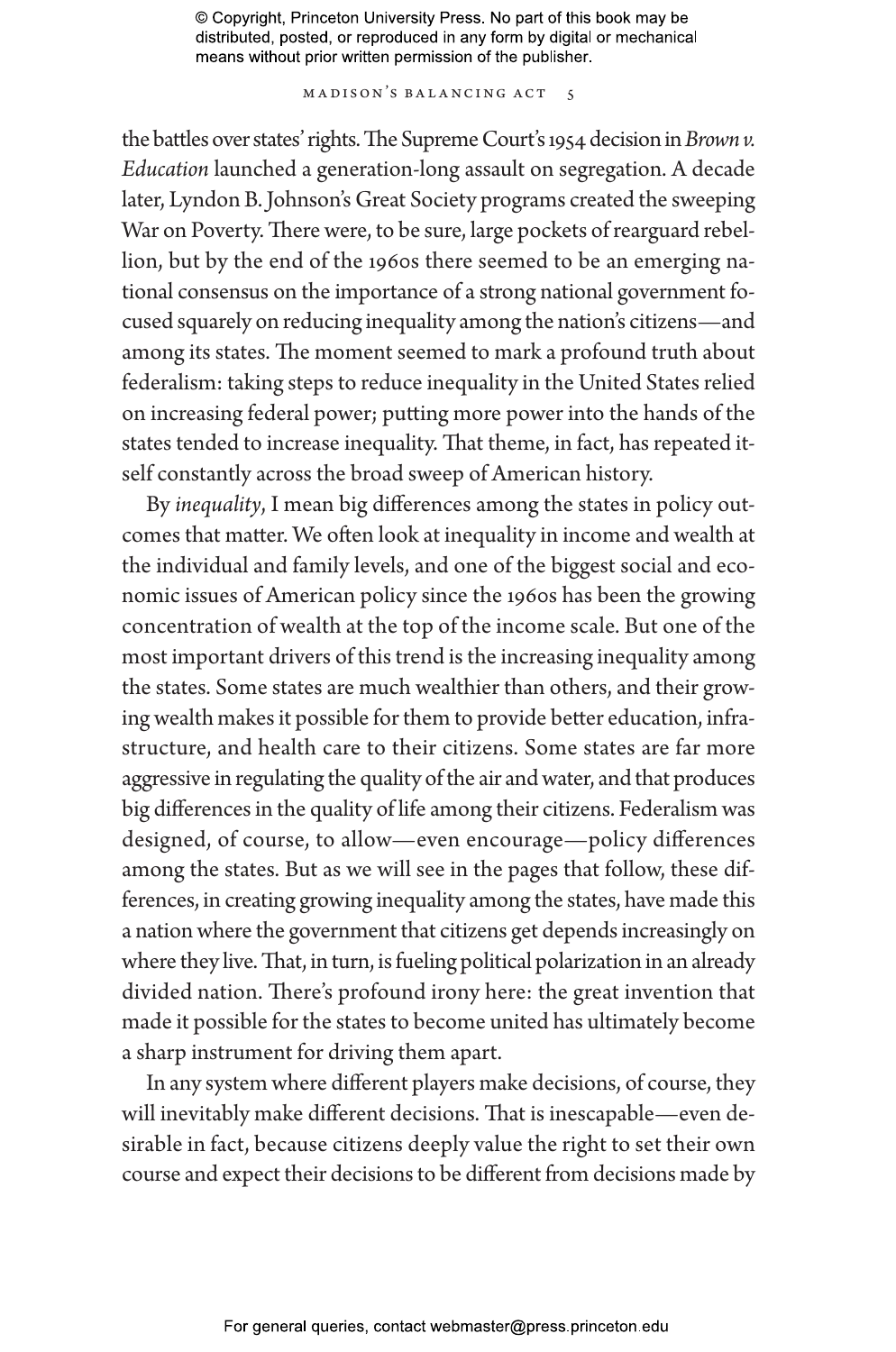## 6 chapter 1

other citizens elsewhere. At some point, however, deep, profound differences in the United States have created corrosive frictions, many stemming from issues of fairness: Is it fair that some citizens have much higher incomes than others? That some kids have much better schools than others? That some communities have much cleaner environments than others? How much equality is desirable—or possible—is, of course, a matter of political values. But the story of American federalism, especially since the 1970s, is a story of a growing divide among the states that has unleashed truly deep frictions among them. Do strong pollution controls in one state hurt its competitiveness with others? Does the poorer educational performance of some states make it harder for them to fuel economic growth? And perhaps most important, do the deep divisions among the states about the power of the federal government create very different patterns of health care, which profoundly affect the quality of life of their citizens?

The debates have been wide—and often wild. They have generated vast differences in how different states have approached national problems. These differences, in turn, have often created wide gaps in the outcomes of government. Madison's great invention of federalism, designed to bring the country together, has become one of the strongest forces driving it apart. In fact, when it comes to inequality in the United States, the federal government has been the great leveler and the state governments have been the great dividers. Federalism has always been a balancing act, but where the balance is found has constantly shifted. The debate about federalism is therefore a debate about how best to balance the respective roles of the federal and state governments. The result, as John Donahue points out, has been a remarkably "ambiguous division of authority" at the core of American federalism. Indeed, he reminds us, "the framers left ample room" for the nation's founding principles "to take effect in different ways to meet different conditions. And they inaugurated a permanent American argument over what version of federalism—at each particular time, in each particular set of circumstances—would be truest to the nation's bedrock values."4 Federalism is about balancing authority, and one of the fundamental masterpieces of the American system is that the balance rests on such hazy laws and fuzzy values.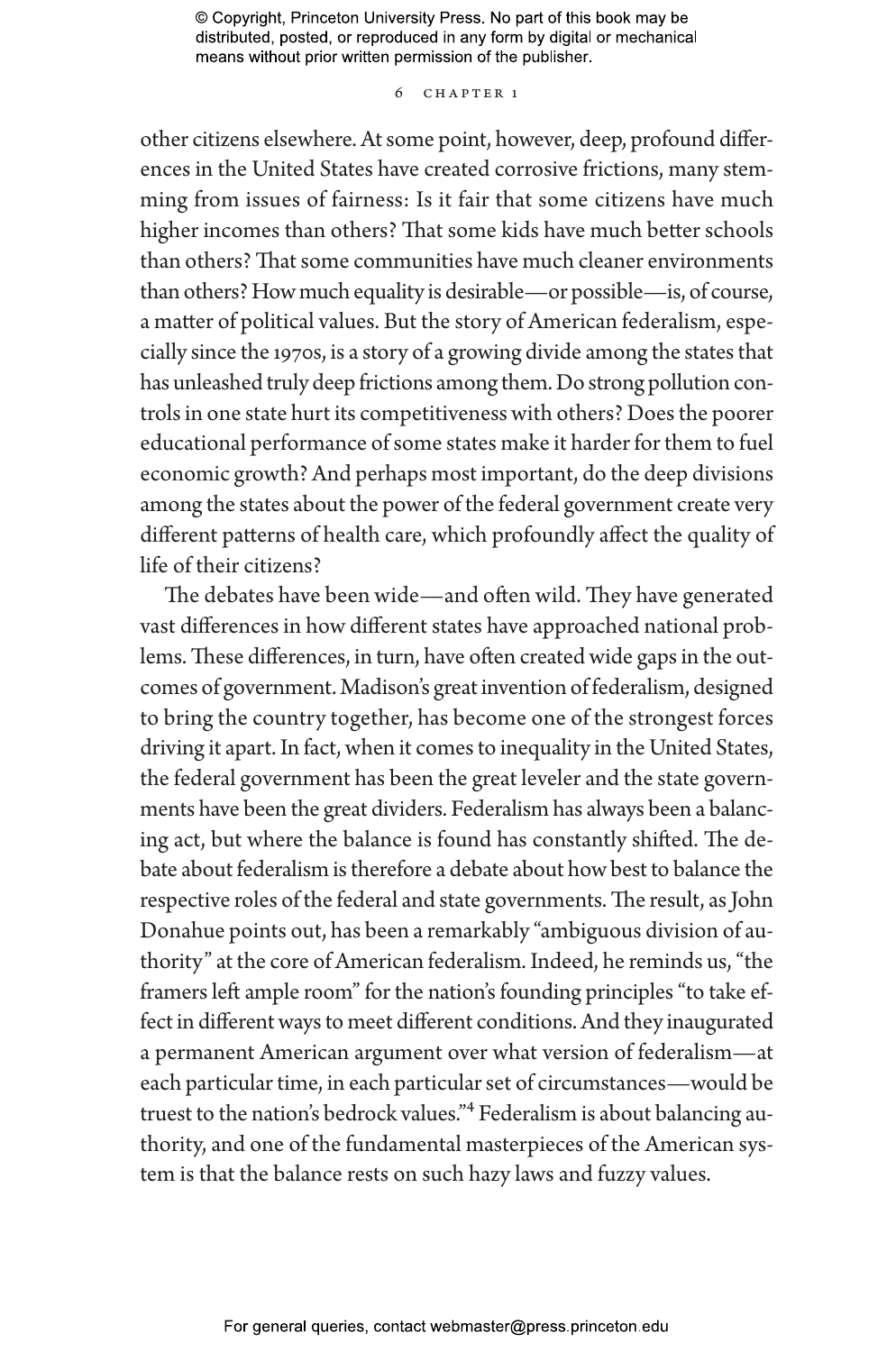MADISON'S BALANCING ACT 7

These differences multiply the sense that government is increasingly breaking the deal that citizens have with their government: they pay taxes and subject themselves to government's power in exchange for having the government produce the goods and services they want. But if they see some people seeming to get more from government than they deserve, that undermines their confidence in the basic social contract. Americans say that they like differences and want to live in diverse communities, but their behavior suggests otherwise: Americans increasingly prefer to live with people like themselves. That shift has aggravated the very tensions that Madison worried about.<sup>5</sup> In fact, one of Madison's biggest worries, as he explained in *Federalist 10*—one in the great collection of op-eds that made the case for the US Constitution—was that factions might pull the nation apart. The inescapable irony is that one of his greatest inventions, federalism, has helped to do just that.

Federalism has rich, textured roots in the country's first generations, but attention by scholars, analysts, and politicians to its central and important role in American political life has waned in the decades since the 1960s. In fact, federalism's biggest problems began increasing just as attention to it was shrinking. Johnson's Great Society programs in the 1960s promised a vigorous assault on inequality, and an emerging national consensus suggested that many of the deep, pernicious divides in the country had begun to heal. The Nixon administration in the 1970s had its own New Federalism programs, but they were designed to give state and local governments more flexibility in determining how best to accomplish the Great Society's aims. Civil rights seemed increasingly a universal principle, even though it was painfully obvious that, for many Americans, the problem was scarcely solved. But as an important driver of national debate, federalism drifted away from the center of attention. In fact, many opinion writers began speculating that federalism had died—that the debate over fixing the balance of state and federal power had largely ended with the rise of the federal government's power.<sup>6</sup>

As Mark Twain quipped about reports of his own passing, however, the report of federalism's death is grossly exaggerated. Federalism is far from dead, but like Madison's separation of powers, it has drifted into deep crisis. Unlike the separation of powers, however, its crisis has not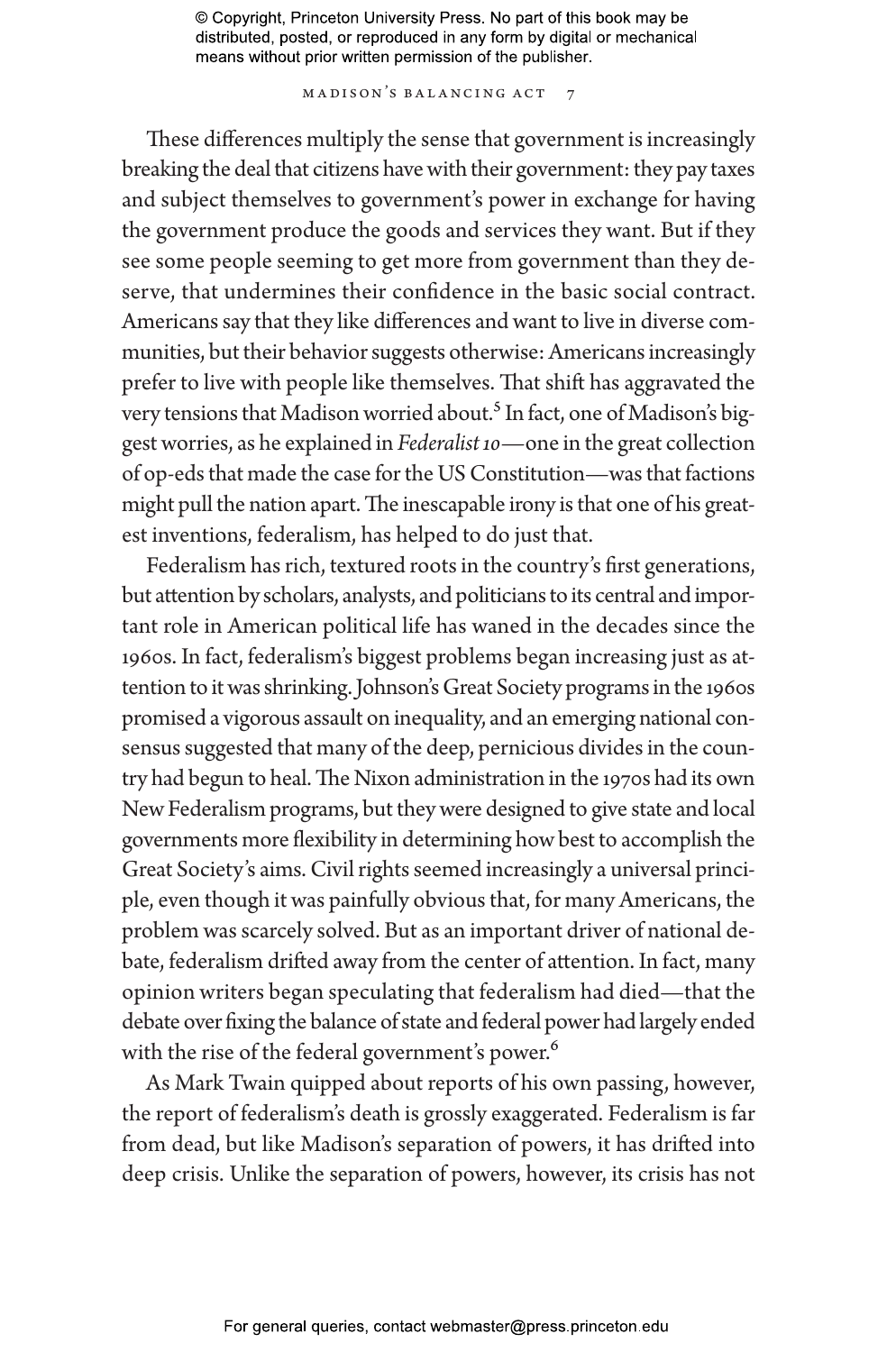8 CHAPTER 1

been the subject of intense ongoing debate. Indeed, the more we have ignored federalism, the more it has drifted into crisis—perhaps *because* we have ignored it. Why have we ignored federalism? Because our attention has also drifted away from the big problem for which Madison's federalism was the uneasy, short-term, tactical solution: slavery and inequality.

# **Federalism, Slavery, and Inequality**

Madison's biggest problem in 1787 was convincing the states to give up enough power to build a central government. There was growing realization across the states that this needed to be done, but when the war ended, so did the states' sense of urgency and unity. State leaders were proud people who cherished their traditions and differences, none of which they wanted to surrender in the interest of creating the federal government. They were wary of putting power in the federal government, and they didn't trust one another in making the decision about how to do it. The Southern states, in particular, anguished over whether the Northern states, with their larger population and commercial wealth, would enforce antislavery views on the South, at the cost of the region's traditions and economy.

Among the founders, Madison in fact was among the largest slaveowners, and unlike some other founders, he never freed the slaves he owned. He was, however, deeply torn on the issue. In an 1820 letter to Lafayette, he frankly acknowledged "the dreadful fruitfulness of the original sin of the African trade."7 Even in recognizing "the evil, moral, political, and economical," of the practice, he also saw slavery as an important part of the country's economy, and that, he still maintained some years later, made it necessary to "yield to the necessity."8 Madison was certainly a leader of deeply held principle, but he was even more fundamentally a pragmatist. It was the pragmatist in him that cobbled together federalism, finding a balance of federal and state power. It was also the pragmatist in him that found room in federalism to accommodate slavery.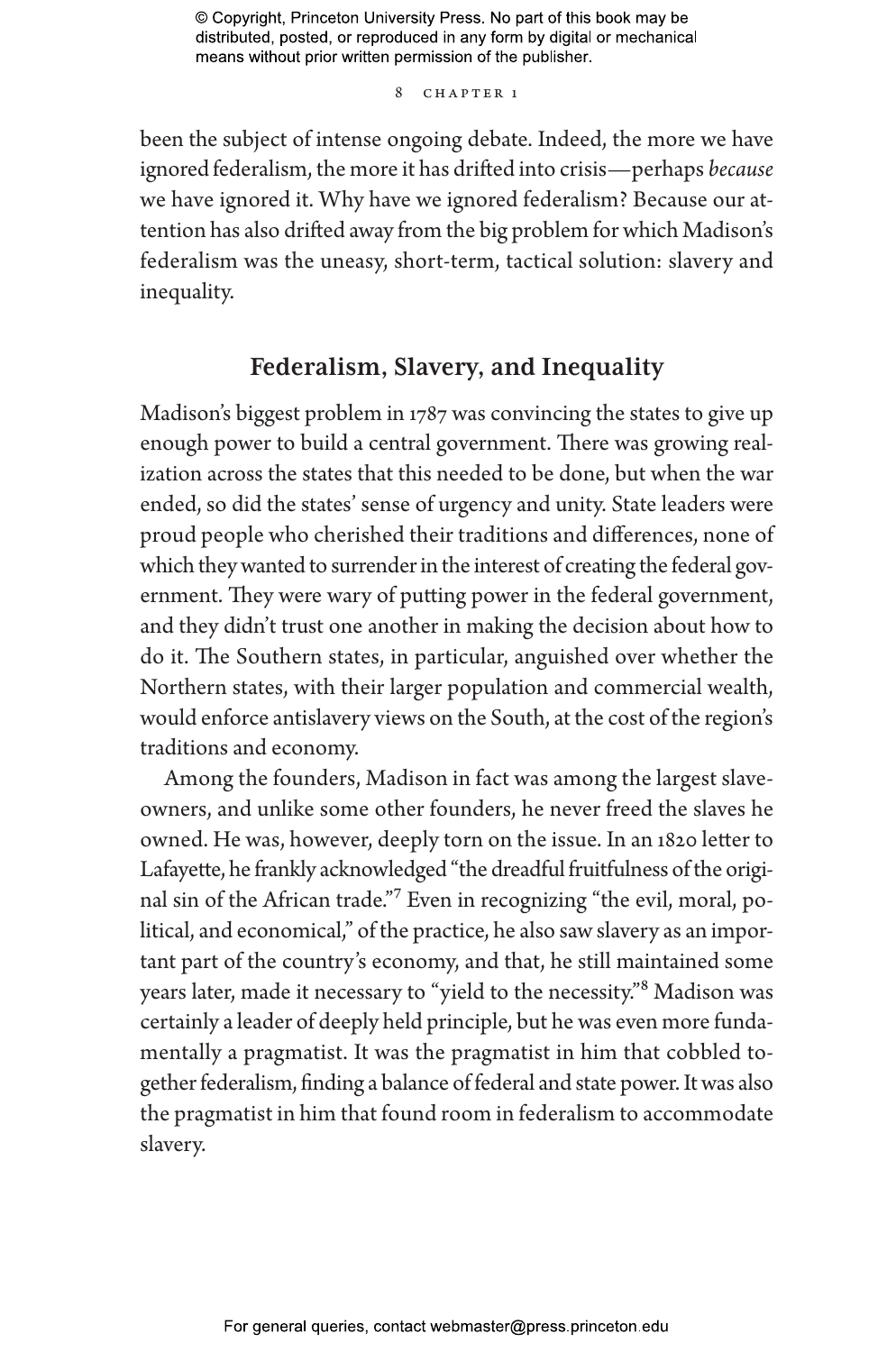M a dison's Ba lancing Act 9

Federalism was Madison's most important invention because slavery was the biggest problem he had to solve. It had nearly derailed Jefferson's Declaration. In his original draft, Jefferson indicted George III for his complicity in the slave trade:

[H]e has waged cruel war against human nature itself, violating it's most sacred rights of life & liberty in the persons of a distant people who never offended him, captivating & carrying them into slavery in another hemisphere, or to incur miserable death in their transportation thither.  $\ldots$  [D] etermined to keep open a market where MEN should be bought & sold, he has prostituted his negative for suppressing every legislative attempt to prohibit or to restrain this execrable commerce.9

Of course, there was profound irony in the harsh denunciation of a king who had not personally bought or sold slaves on the North American continent, in a document whose author had. Jefferson's arguments against slavery seemed heartfelt, but in the end it did not matter. South Carolina and Georgia refused to vote for independence unless the clause was removed. Years later, Jefferson suspected that the Northern shipping industry had also been quietly complicit in the pressure to remove the slavery clause from the Declaration because, he said, its leaders did not want to lose their piece of the molasses-to-rum-to-slaves business.<sup>10</sup> Whether or not Jefferson was right about the role of the Northern merchants in scuttling the antislavery language in the Declaration, he was right in pointing out that the economic interests around slavery were not limited just to Southern planters.

Jefferson faced a stark choice: remove the slavery clause or lose the vote for independence. He and his colleagues saw independence as the higher good, and they reasoned that they could return to the issue of slavery later, after winning the war—which was anything but a safe bet. For the proslavery members, it was a triumph of their own economic and political values. For the antislavery contingent in the Continental Congress, it was a sacrifice of one principle for another—of long-term values for a nearterm necessity.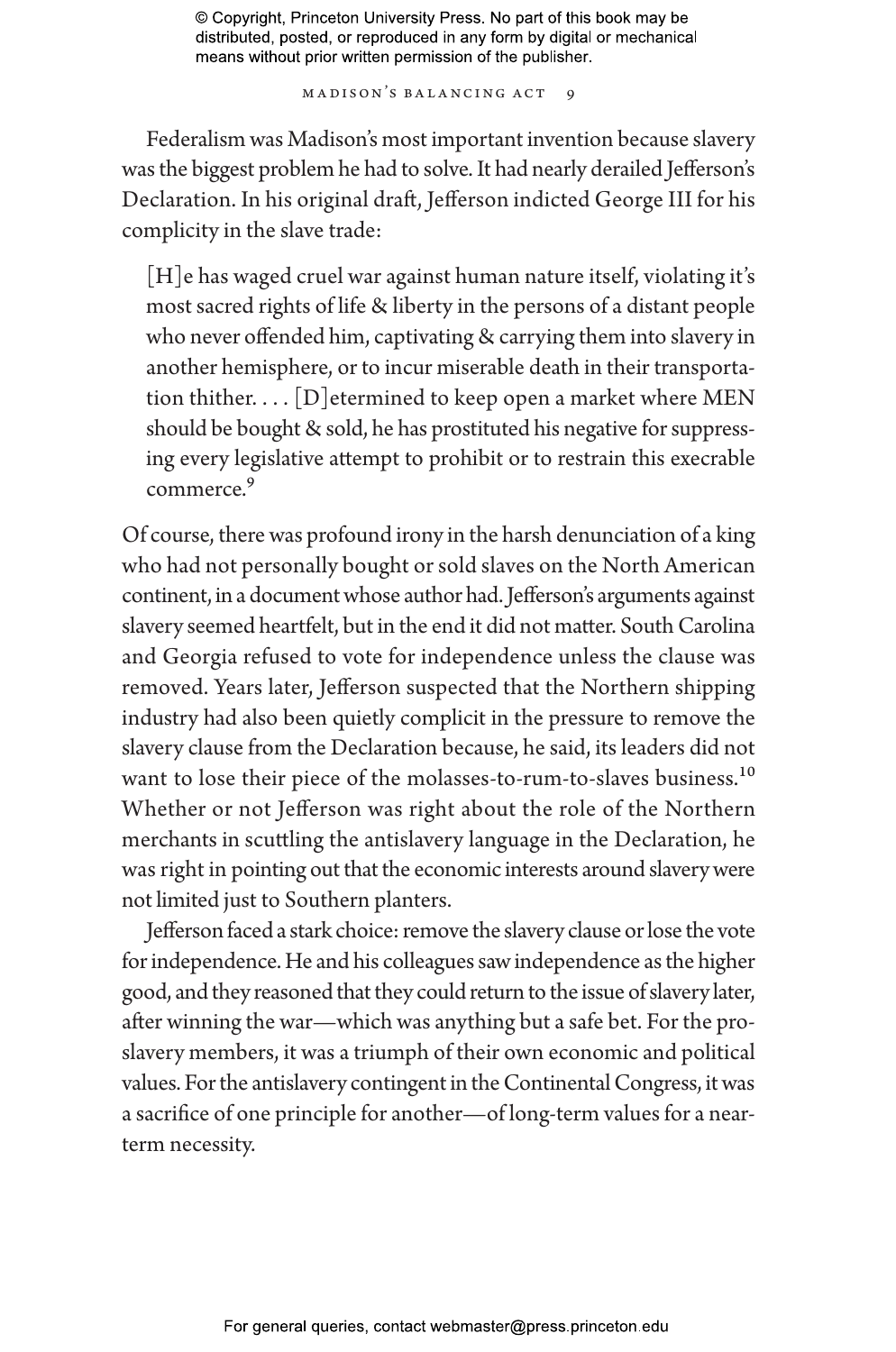## 10 CHAPTER 1

These battles resurfaced as soon as the founders debated the Constitution in Philadelphia, not so much as a matter of human rights but as a question of political balance. How was the Congress, created in Article I, to be organized? The larger states refused to accept the pattern set in the Articles of Confederation, which gave one vote to each state. The smaller states would not allow their voice to be diluted to apportion the Congress by population. This was one of Madison's biggest problems as he struggled with his draft.

Roger Sherman and Oliver Ellsworth from Connecticut suggested a compromise: unlike the government of the Articles, with just one house, Congress would have two, with two completely different plans for apportioning seats. Seats in the House of Representatives would be allocated by population, favoring the larger states, while each state would have two seats in the Senate, creating a counterbalance that favored the smaller states. But this neat solution created a second problem. If seats in the House of Representatives were allocated simply on the basis of population, that would favor the Southern states, given their large slave populations. These states surely would not allow the slaves to vote, and that would even further enhance the power of the slave-owners.

To crack the impasse, the members of the Constitutional Convention reached for the infamous compromise: slaves would count, but only as three-fifths of a person. This peculiar formulation produced a balance of seats in the House between the Northern and Southern states that each could accept, and it removed one of the biggest barriers to ratifying the Constitution. But just as with the amendments to the Declaration of Independence, political pragmatism came at the price of the nation's original sin of slavery. In *Federalist 54*, Madison frankly acknowledged the problem, but he argued that it was the best available solution to a problem that had otherwise stymied the founders.<sup>11</sup>

The compromise worked, but at the cost of a very long and dark shadow over the country's history. In a stunning 1987 speech, Supreme Court Justice Thurgood Marshall pointed back to the founders' fateful decision. At an event meant to celebrate the bicentennial of the US Constitution, Marshall, rather than deliver paeans to the nation's founders, made a blistering attack on them. He told his audience that he did not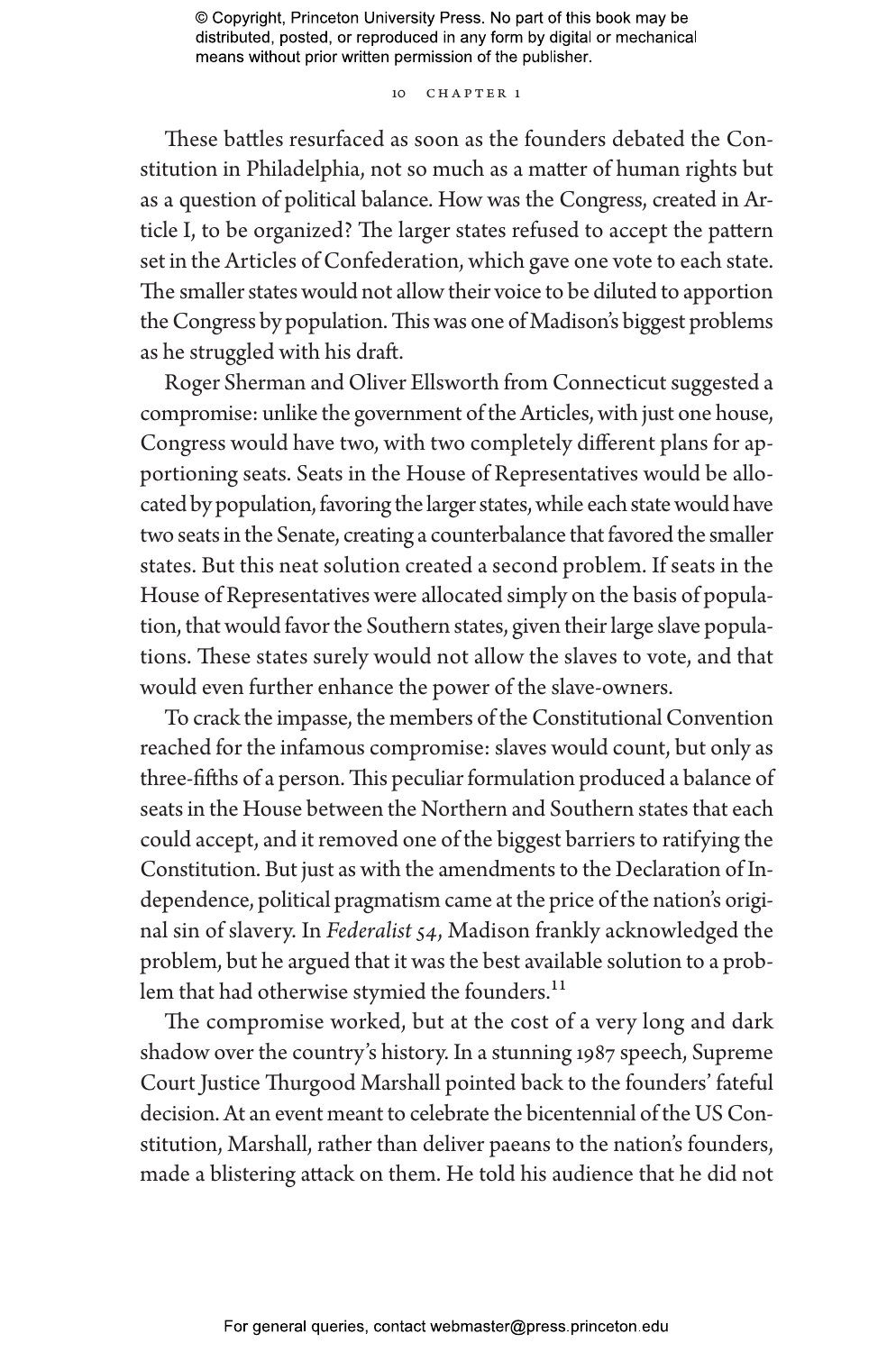MADISON'S BALANCING ACT 11

"find the wisdom, foresight, and sense of justice exhibited by the Framers particularly profound. To the contrary," he argued, "the government they devised was defective from the start, requiring several amendments, a civil war, and momentous social transformation to attain the system of constitutional government, and its respect for the individual freedoms and human rights, we hold as fundamental today."12 The compromise made possible the short-term deal the founders needed, but the deeper problem ate like a cancer at the nation's soul.

Even this compromise was not enough to ensure the ratification of the Constitution. When state legislatures took up the question, the underlying issue of their power resurfaced. The Constitution was relatively explicit about the federal government's power and very clear about the limits on the state governments' power, leading the states to worry that they would be marginalized in this newly united country. The Articles of Confederation had demonstrated the risks that came with a statecentered government, but even with the painful evidence from the country's first decade, the states were unwilling to approve the federal government's new role without being much surer about their own.

That question frames one of the most fundamental debates about federalism. Is it a political convenience designed to allow the country's original sin to continue as the price of American democracy? If so, does that make the case for state power, because reducing it would have been politically impossible? Or are the states the best agents for restraining the federal government's size and promoting liberty? Is federalism, in short, a fig leaf to cover the nation's inability to deal with inequality, or a core principle to promote liberty? In these terms, federalism is anything but dead, because that question has been at the core of virtually every big domestic policy battle throughout American history, from the nation's first days to the present.

Prominent scholars studying the field have long been deeply split on the issue. On one side, the political scientist William Riker saw federalism in the 1960s as an unpleasant political bargain, created at the nation's founding to tiptoe around slavery without having to resolve it. Federalism, he said, was aimed at solving the founding's biggest short-term problems: keeping the union from fragmenting and protecting it from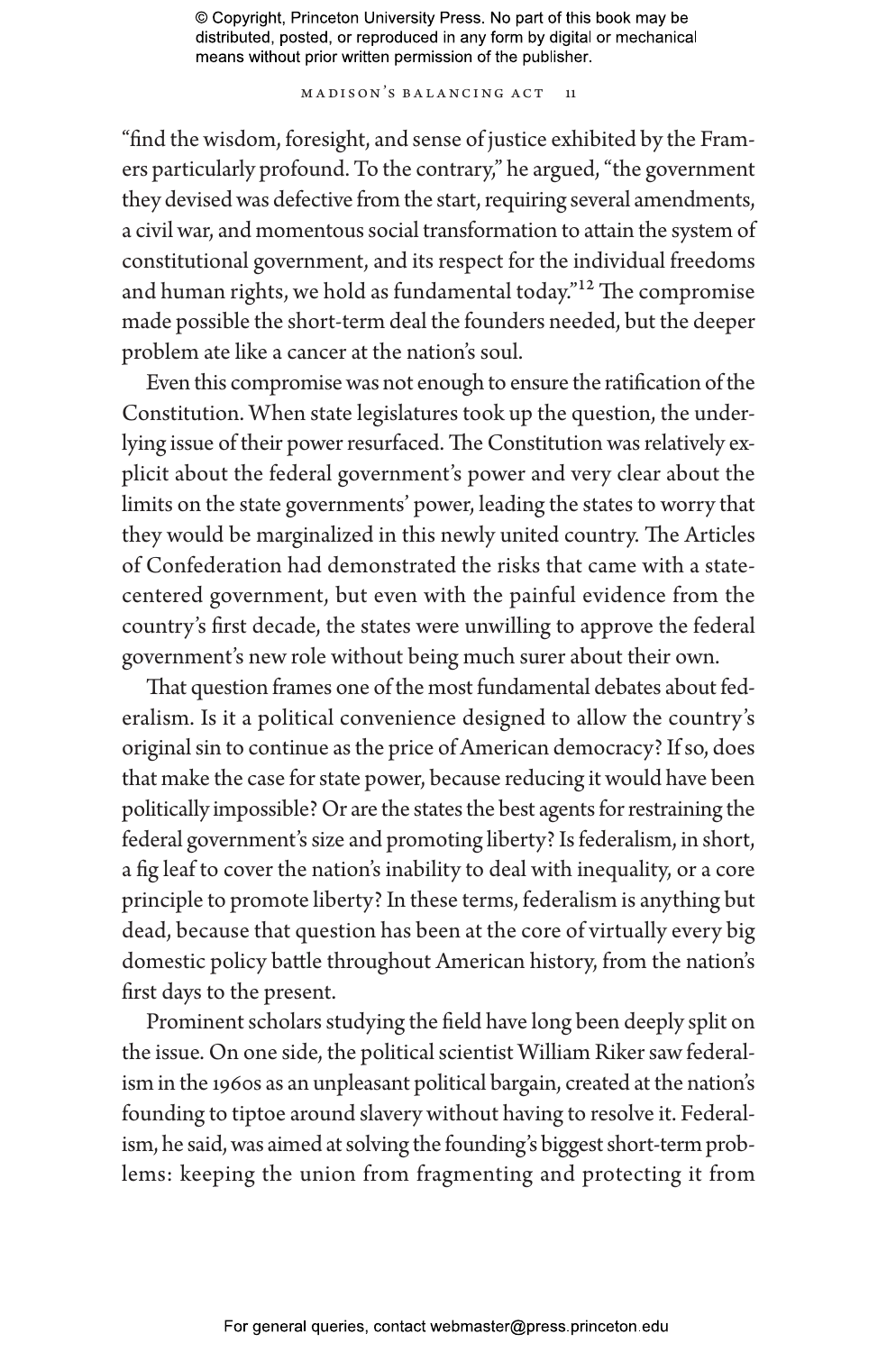## 12 CHAPTER 1

foreign attack. It was not, he believed, a core American democratic institution created to promote liberty by restraining the impulses of a powerful central government. Federalism, Riker argued, "may actually promote tyranny by its constant frustration of majorities" and "is an impediment to freedom." In fact, he contended in 1964, "if in the United States one disapproves of racism, one should disapprove of federalism."<sup>13</sup> He was truly worried about its pernicious effects, but he found one consolation: as an institution, federalism "does not have much effect on political life."14 For Riker, federalism was an expedient tool to get the nation started, at the cost of feeding slavery. It was a tool, he concluded, for a time when the federal government needed to be stronger, but that time had long since passed.

At about the same time, Martha Derthick extensively championed federalism. A congenital Madisonian, she admitted that federalism—in allowing the resolution of disputes to be "left often to political and judicial dispute"—was both "complicated and unstable." Throughout her long career, however, she argued for leaving as many decisions as possible in local hands, because that created an important bulwark against an overreaching federal government. Federalism, Derthick believed, might be an uneasy foundation on which to base the quest for freedom in American democracy, but it was far better, she argued, than strengthening the federal government at the cost of local decisions, which she believed were far more likely to be responsive to citizens' views and much more likely to be managed effectively. Despite her many differences with Riker, Derthick did agree with him on one thing: that federalism had "undeniably atrophied over time."<sup>15</sup> But for Derthick, it nevertheless was a tool that provided a strong foundation for adapting broad goals to local norms, a tool that remained as lively and vital as it had been for Madison.

Derthick found comfort in Madison's search for the uneasy, pragmatic middle ground between those who sought to unify the country under a powerful federal government and those content to allow the states to spin it in many different directions. It was that search for a middle ground that Riker found unacceptable, because he feared that it paved the road to inequality, but Derthick found unavoidable; the alternative, she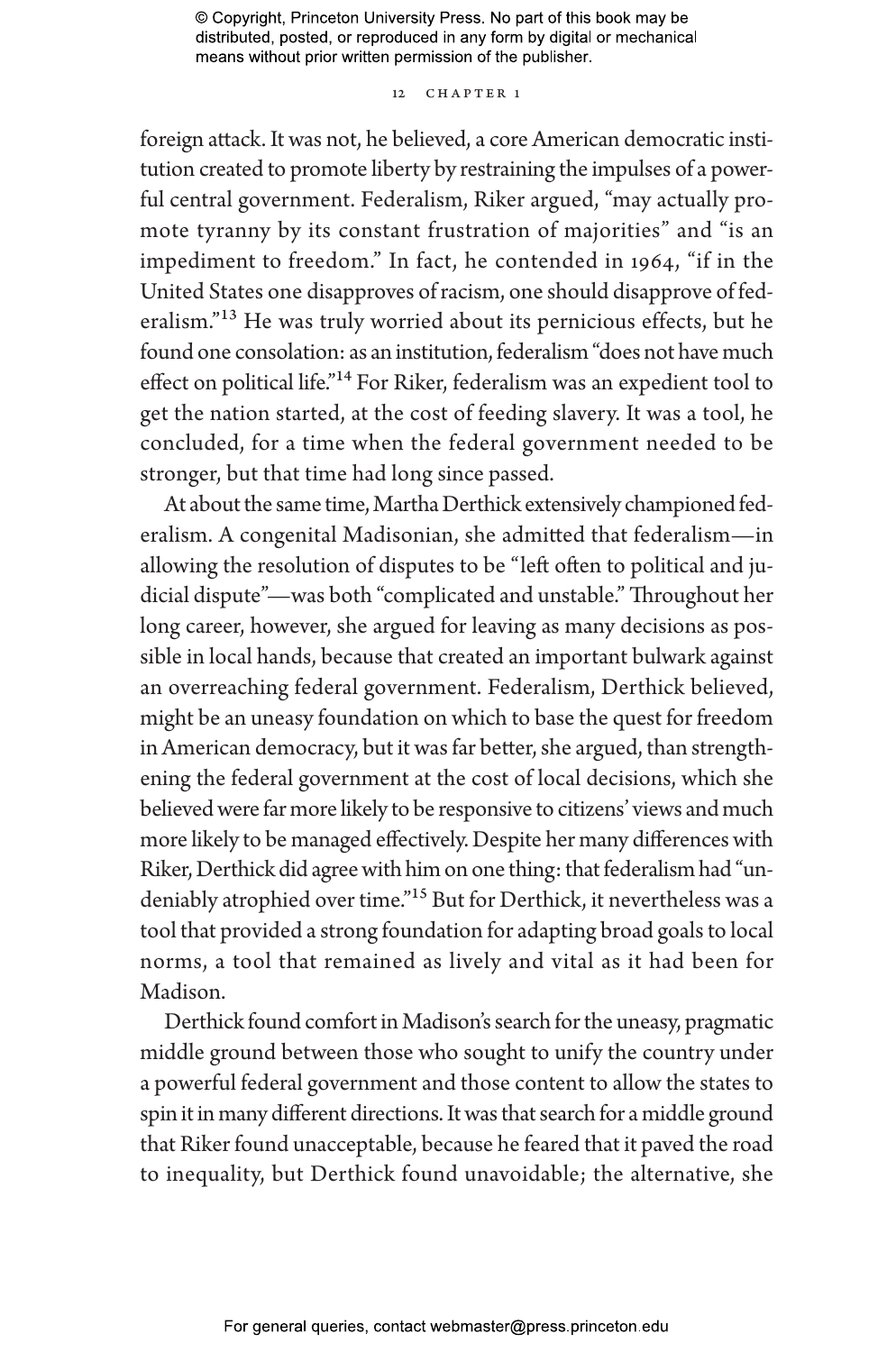MADISON'S BALANCING ACT 13

worried, would sacrifice liberty. What mattered, as Derthick pointed out, was that

[f ]ederalism both presumes and facilitates differences among the states. Assuming that the states are granted more freedom, will policy differences among them widen, or will their policies tend to converge? And if they grow farther apart, will this be tolerated, or will it be seen as prima facie evidence of injustice, requiring a national remedy and thus recentralization?16

Riker, in contrast, believed that federalism remained little more than a pretense that had justified the nation's original sin of slavery but that had evolved into an ongoing strategy that prevented the country from absolving it effectively.

The fundamental irony here is that, just as some writers were declaring federalism dead, it had become ever more important. Just as the vinegar and passion seemed to leak out of the battles over federalism, its stakes were growing: the focus on reducing inequality became more important than ever, on a far broader array of fronts. Just as academic attention to federalism diminished—every major university once had a course in federalism, but that is no longer the case—its implications for American democracy became far greater. That left journalists, analysts, and political scientists to concentrate on Madison's other great invention, the separation of powers, where the big issues have seemed anything but settled and fierce politics have threatened to shred governance at the national level. So as federalism became more important, there were few observers to chart its remarkable transformation or growing impact. Given federalism's vastly more complicated role, that intellectual irony is a political tragedy.

# **The Inescapable Tensions of Inequality**

It became tempting to push federalism aside because, for much of its history, it had been closely identified with slavery and civil rights. But it would also become far more enmeshed in a far broader collection of issues.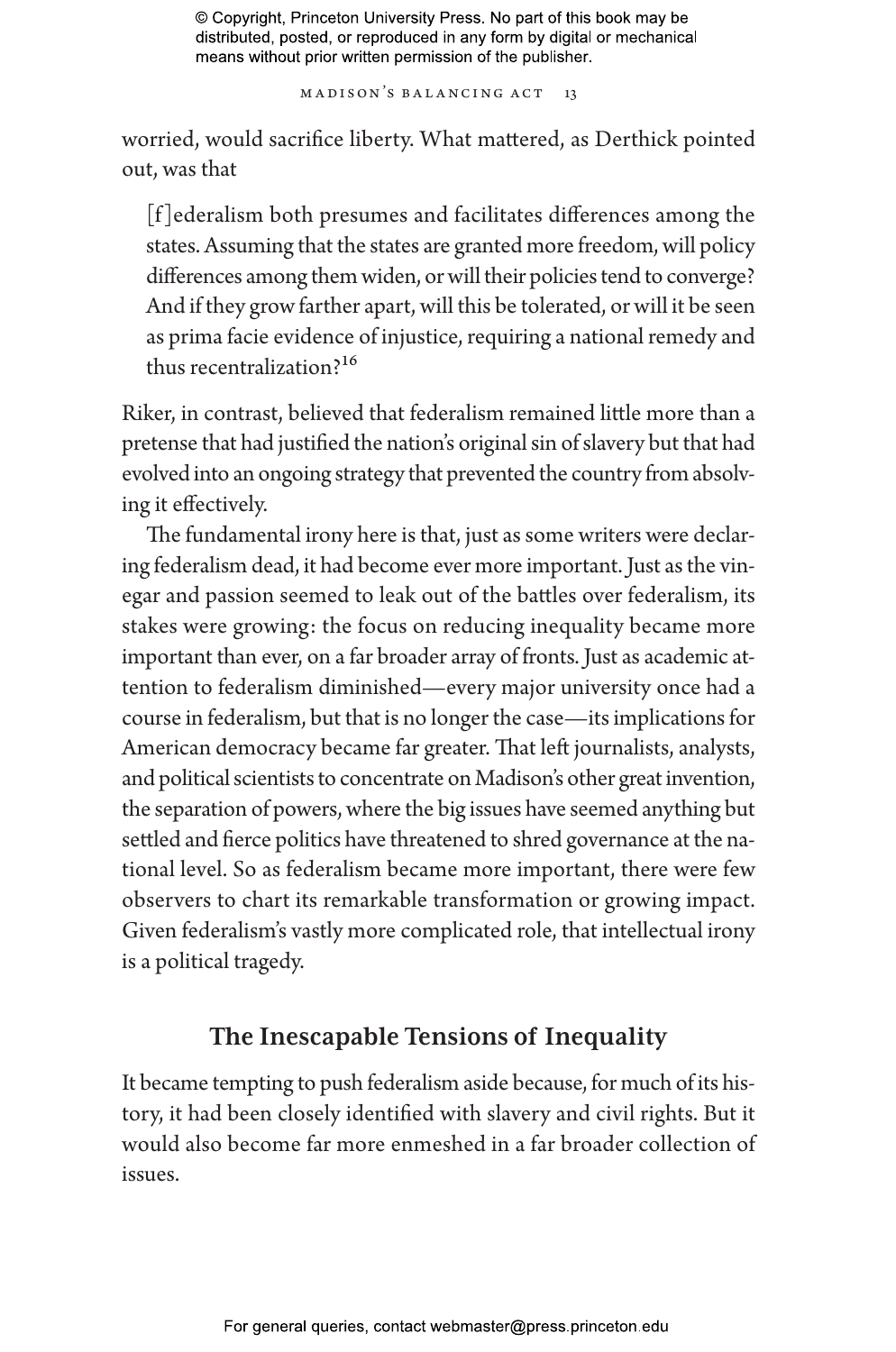## 14 CHAPTER 1

First, consider the increase in inequality. The federal government waged the War on Poverty, but it scarcely won the campaign to reduce the country's vast divide between the rich and the poor. In the generation after the launch of the War on Poverty, income inequality in the United States increased substantially. In 1967, the top 5 percent of households received 17.2 percent of the nation's income. Fifty years later, in 2017, that share was 22.3 percent—more than the bottom 40 percent of households combined.17 During that period, the states were occupied by a wide collection of issues that helped to feed this trend.

Second, income inequality across time got worse in *every* state, from 1969 to 2014. In some states, income inequality only got a bit worse: in Alaska and the two Dakotas, for instance, inequality increased at less than half of the national average. In contrast, inequality became much worse in five states—Rhode Island, Nevada, New Jersey, California, and Connecticut—where it increased at 50 percent more than the national average.<sup>18</sup> The states' own policies helped to increase the divides among them.

Third, income inequality *between* the states has worsened as well. According to 2017 data, income inequality was lowest in Utah, Alaska, Wyoming, and Iowa, with Utah 12 percent better than the national average. Illinois and Tennessee were at the national average. Meanwhile, New York, Louisiana, Connecticut, and California had the most unequal distribution of income, with New York 7 percent worse than the national average.<sup>19</sup> The states found themselves ill equipped to narrow these gaps.

Income inequality plagues every nation.20 The United States, however, has the highest level of inequality among the world's leading industrialized nations. The country is getting richer, its average income is dropping, and more wealth is being held in fewer hands.<sup>21</sup> This part of the story is well known. However, much less well known but far more important is that income inequality *among* the states is growing. It is less well known because most analyses focus on the broad—and vital—national trends, and it is more important because the states are where an ever more important collection of policymakers and policy intermediaries both shape and implement national policy. It was one thing to allow the states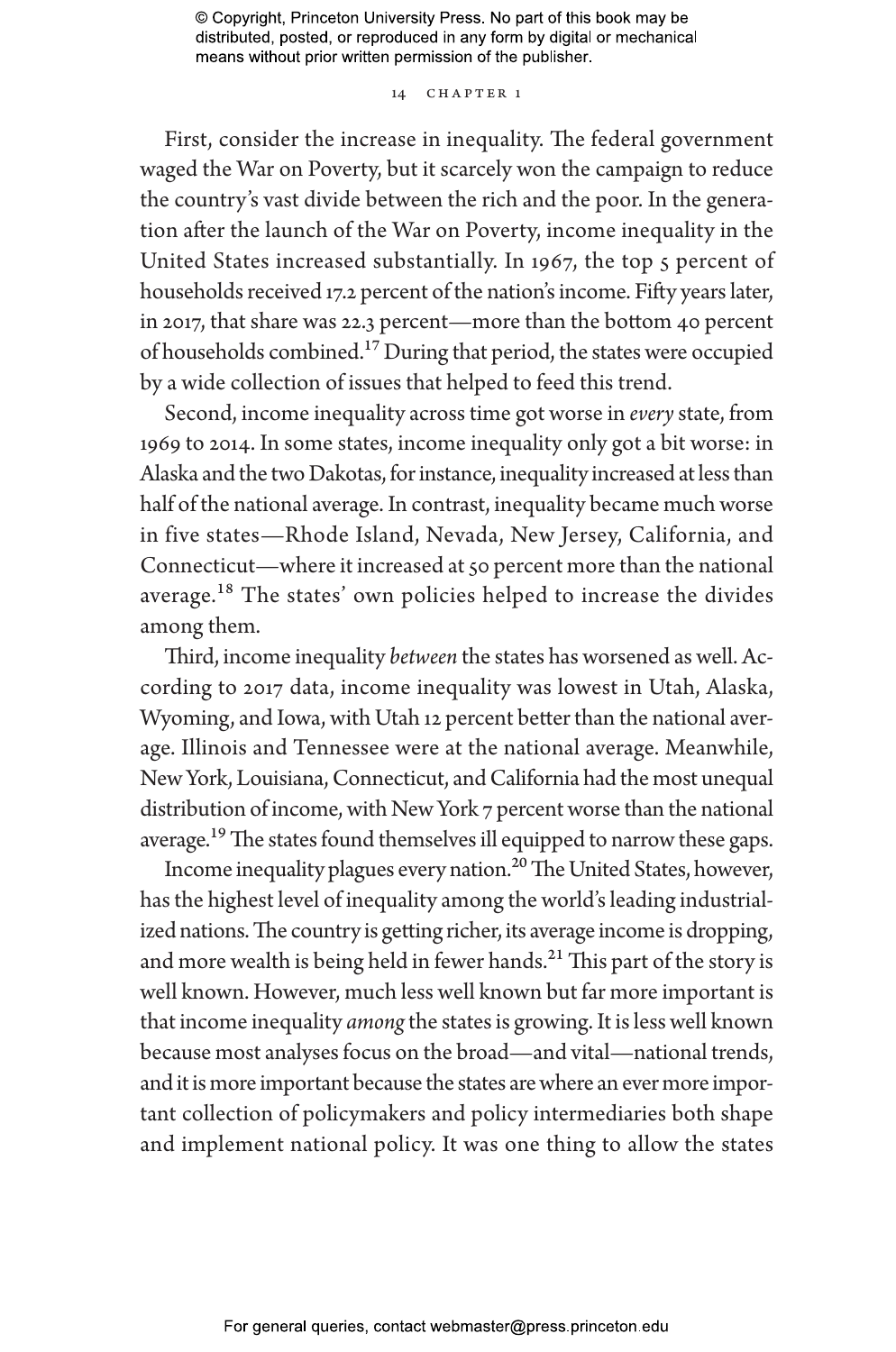MADISON'S BALANCING ACT 15

flexibility to protect their pride, their traditions, and their values. But since the 1960s, their policy role has increasingly injected more inequality into the nation's policy system. That, in turn, has created more polarization and more friction, and it has made the United States a collection of states divided. This trend is vitally important to American democracy but has been largely hidden from view.

One result is that we have been getting much of the story wrong about the true balance of power in the United States. Federalism is scarcely dead; indeed, it has become ever more vital and consequential in far more unexpected ways. The states are becoming more important, not less so. They are increasingly going their own way, and their policy differences are increasingly driving the country apart. Madison's tactical genius prevented the union from disintegrating at the very start, but he also laid the foundation for deep divisions that have since come to plague the country's politics. The battle over the Obama administration's Affordable Care Act, for example, was largely portrayed as based in Washington. The important policy battles, however, have been fought within the states in the decisions about whether to build their own health insurance exchanges, whether to expand the Medicaid coverage of their lower-income citizens, how to regulate health insurance, and what health insurance coverage ought to be provided to citizens. With so many important decisions at play, federalism is surely not dead, and it certainly has not atrophied. But the debate between Riker and Derthick over how best to pursue liberty was a very different one from today's struggle over how to define federalism.

Mann and Ornstein worried that the breakdown of the separation-ofpowers invention at the federal level is "a formula for willful obstruction and policy irresolution."22 But in many ways, the strains on Madison's other great tactical invention—federalism—are even worse. Federalism not only has corroded the separation of powers, as we shall see, but has also fed inequality in the nation, and that inequality has eroded trust in government. The grand American experiment might be able to survive a disease in one of Madison's inventions. It may well not be able to survive a cancer in them both.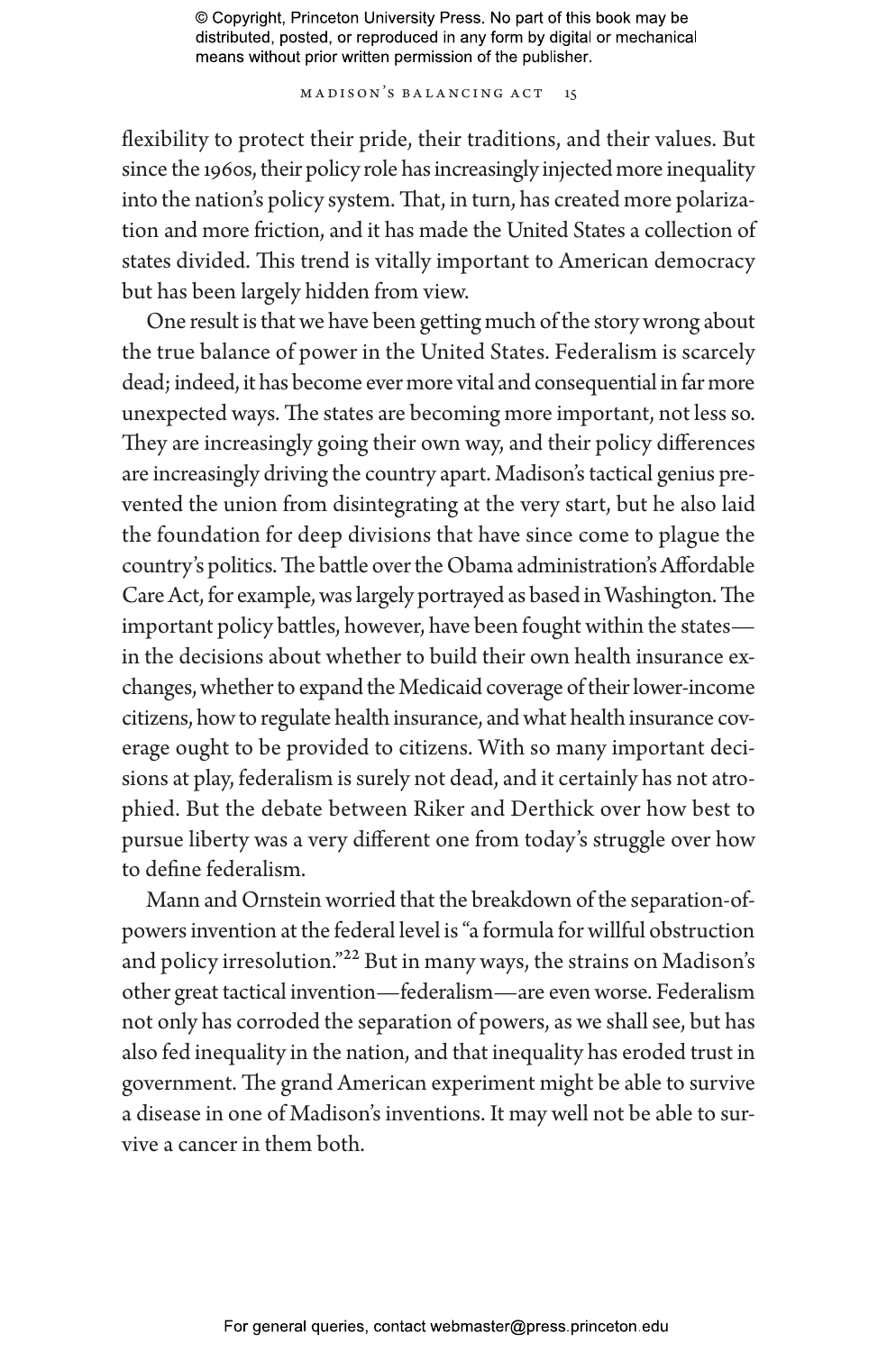16 chapter 1

## **The Roots of Inequality**

To the extent that most people think about federalism at all, they assume that it is a relatively dry and outmoded concept, invented by the founders to explain the role of the states. In fact, however, it is remarkably vibrant, lively, and dynamic. As figure 1.1 shows, American federalism has advanced in American history through a series of generations, with each generation defined by a pendulum movement seeking balance: between some periods shaped primarily by a focus on boundaries, other periods defined by a search for legal standards, and still others characterized by bargaining. (The great political scientist Deil Wright identified the rising role of bargaining in his classic book on intergovernmental relations.<sup>23</sup>)

In the First Generation of Federalism, the focus was on drawing a clear line between federal and state power and fixing that line in law. As we will see in the next chapter, the founders had a lively, sometimes raucous battle over drafting the Constitution, and creating that boundary was the last, big issue that they resolved, in the last amendment in the Bill of Rights; the Tenth Amendment explicitly gave to the states all powers not otherwise given to the federal government. That amendment created a line that favored the states, founded in law, and that is the source of what most people remember about federalism.

The apparent simplicity and clarity of the Tenth Amendment, however, began to dissolve as soon as the government began to govern. Pressures built up over just how far the states' power could stretch, especially over the issue of slavery. The clarity of law gave way to constant bargaining over the balance between the federal government and the states.



Figure 1.1. American federalism has been a constant search for balance.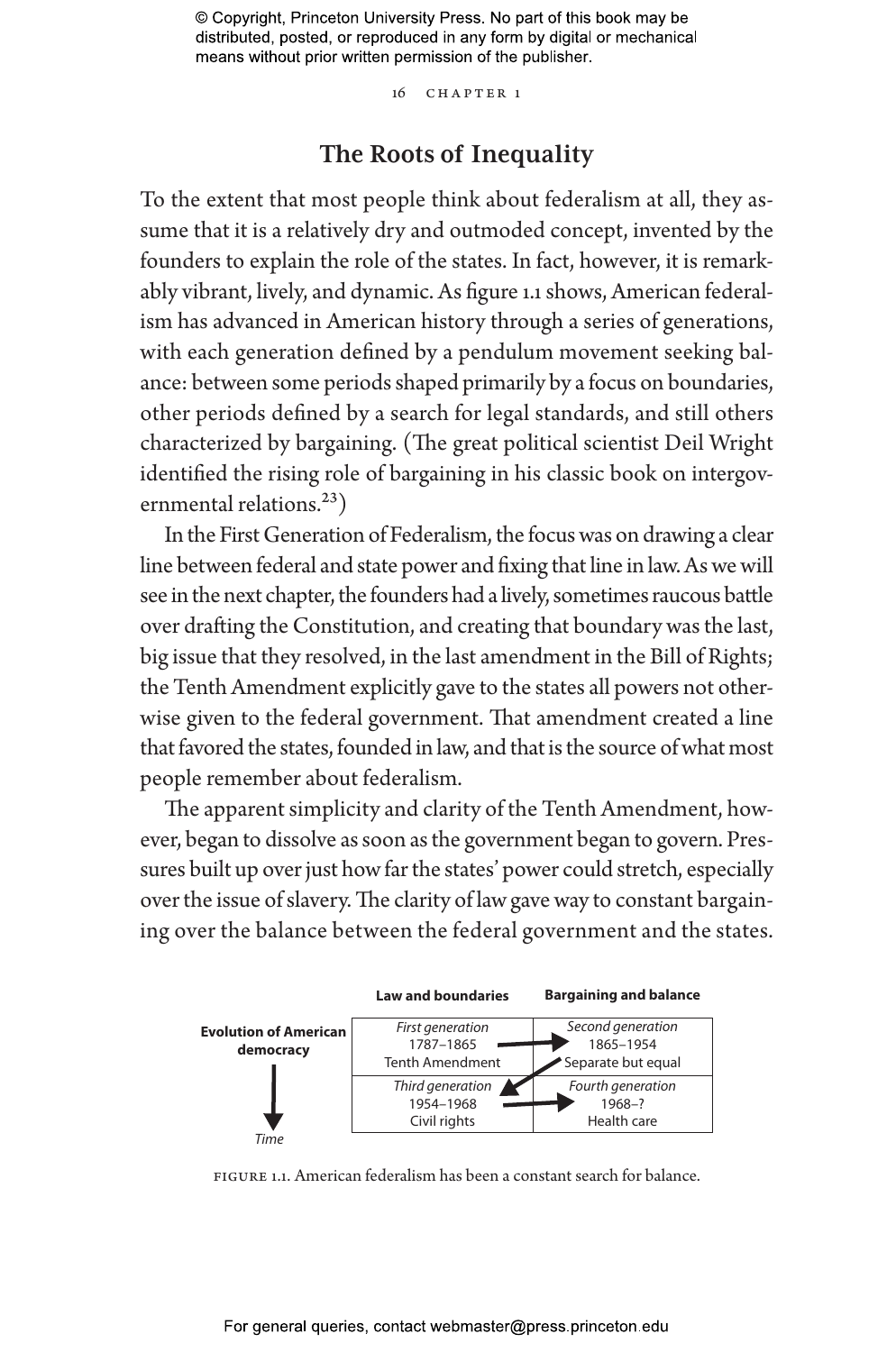MADISON'S BALANCING ACT 17

That bargaining bent federalism until it nearly broke in the Civil War. The war, in turn, seemed to settle the issue of where the boundaries would be drawn—and who would draw them. But the North's apparently clear-cut victory, reinforced by the Fourteenth Amendment's guarantee of "equal protection of the laws," led instead to a new round of bargaining, dominated by the states. This Second Generation of Federalism became dominated by state-based actions to create "separate but equal" practices. Skating within a narrow interpretation of the law, these actions in fact reset the balance in favor of the states, some of which insisted on flaunting the protections that the Civil War seemed to have promised.

That ended with the Supreme Court's 1954 decision in *Brown v. Board of Education*, which led to the Third Generation of Federalism. That generation pulled policymaking back from the states into federal hands, through clear instruments of law that outlawed the discrimination and inequality that some states had advanced. President Lyndon B. Johnson's Great Society programs expanded *Brown* in a sweeping legislative campaign, with new legal guarantees of equal rights in voting, housing, and the workplace, along with the expansion of federal programs to deal with the legacy of segregation through the War on Poverty.

This Third Generation seemed to be the capstone of the long fight to end the inequality that had plagued American democracy since its beginning. In his famous "I Have a Dream" speech at the Lincoln Memorial in 1963, Martin Luther King Jr. had proclaimed, "Free at last, free at last, thank God almighty we are free at last." And indeed, for the first time in American history there seemed to be at least a general consensus about the quest for equality, the law's importance in defining it, and the federal government's preeminent role in promoting it and securing it. The balance seemed to have shifted, firmly and permanently, in favor of federal power.

But directly in the shadow of this Third Generation, a Fourth Generation emerged. Even though the federal government aggressively promoted equality through law, it also increasingly relied on the states as administrative agents for federal policies and reinforced their role as independent decision-makers. As the states exercised this power, the balance in the system shifted yet again, this time in favor of the states.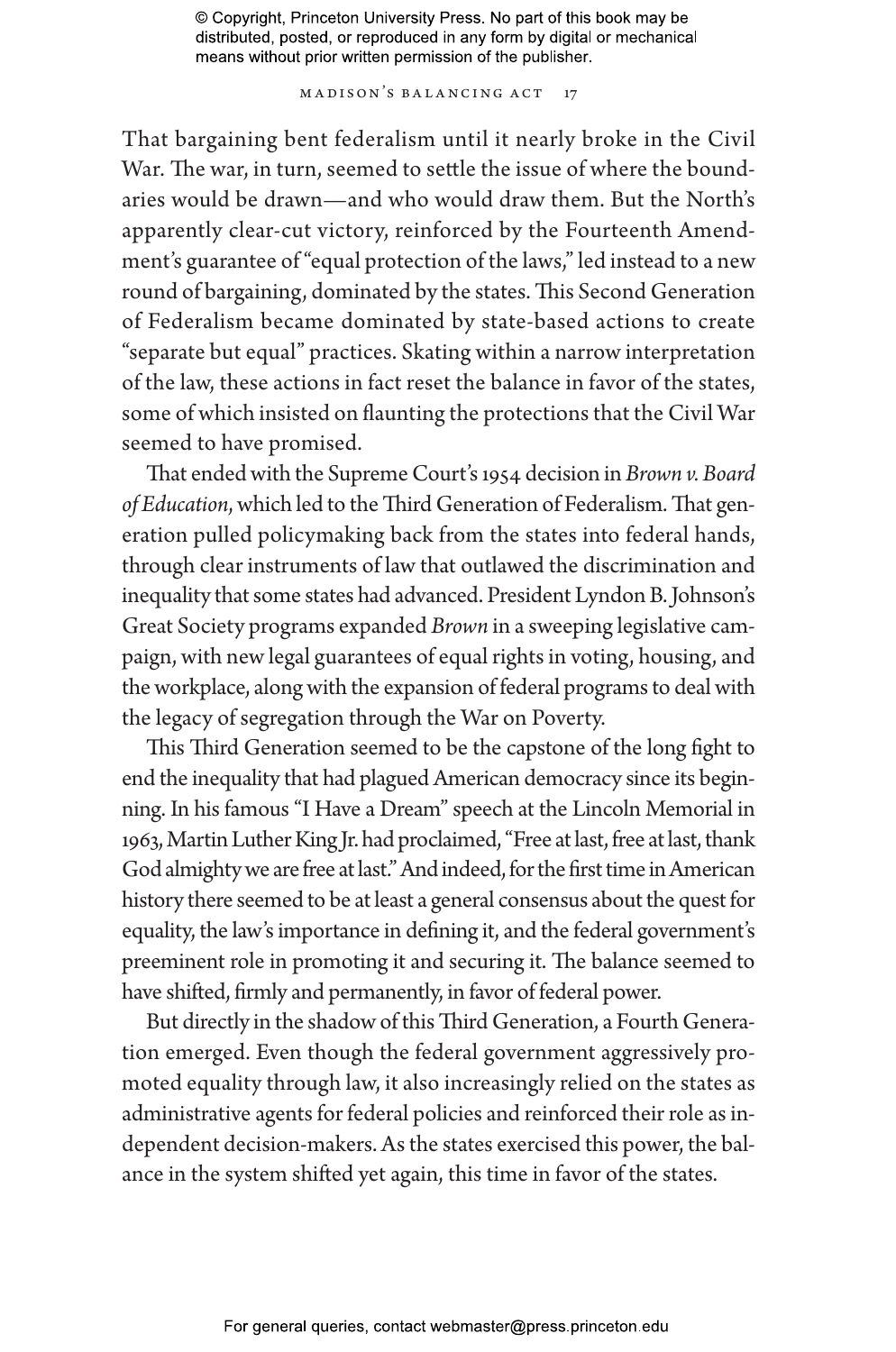### 18 CHAPTER 1

That shift, in turn, set the stage for federalism's important but often surreptitious role in driving the growing inequality in American life. As the states became more involved as administrative agents in more national policies, from the environment to education, health, and infrastructure, the scope of federalism broadened significantly. Over time federalism became interwoven in virtually every piece of domestic policy in the United States—and in many international issues like immigration as well. Not only did the scope of federalism increase, but big differences among the states also began emerging, slowly and often imperceptibly, as they gradually began moving down different roads, especially in health care. The result over time was a widening gap between the states in the policies they pursued, with the balance of power increasingly maintained by complex bargaining within an ever more complex intergovernmental system. As a result, the government that citizens got depended increasingly on where they lived.

Where does this lead? As the book's conclusion points out, the country could go down one of two roads, defined by the great traditions of ideas about federalism. Derthick's path would look to the power of the states to pull the country out of its accelerating drift toward ever-greater inequality. There is little in the country's history, however, to suggest that empowering the states would narrow the gulfs between them. On the other hand, the country could go down Riker's path, pushing federalism aside and relying more on the federal government. But there's little in US politics to suggest that the country is now ready—or is likely ever to be ready—to push the states aside as the price of greater federal power. Neither of these paths is likely to counter the increasingly dangerous trends toward greater inequality that the Fourth Generation of Federalism has helped feed.

What we need instead, as I argue at the book's conclusion, is a more fundamental rebalancing of federal and state power. American federalism is largely a Madisonian creation. What we most need is a more Hamiltonian strategy for making federalism work, a strategy focused far less on the boundaries of the states and far more on empowering them as agents of a broad, effective federal policy aimed squarely at reducing inequality. If the states' actions continue to feed inequality, they are likely to erode democracy and its institutions in a way that would undermine the very system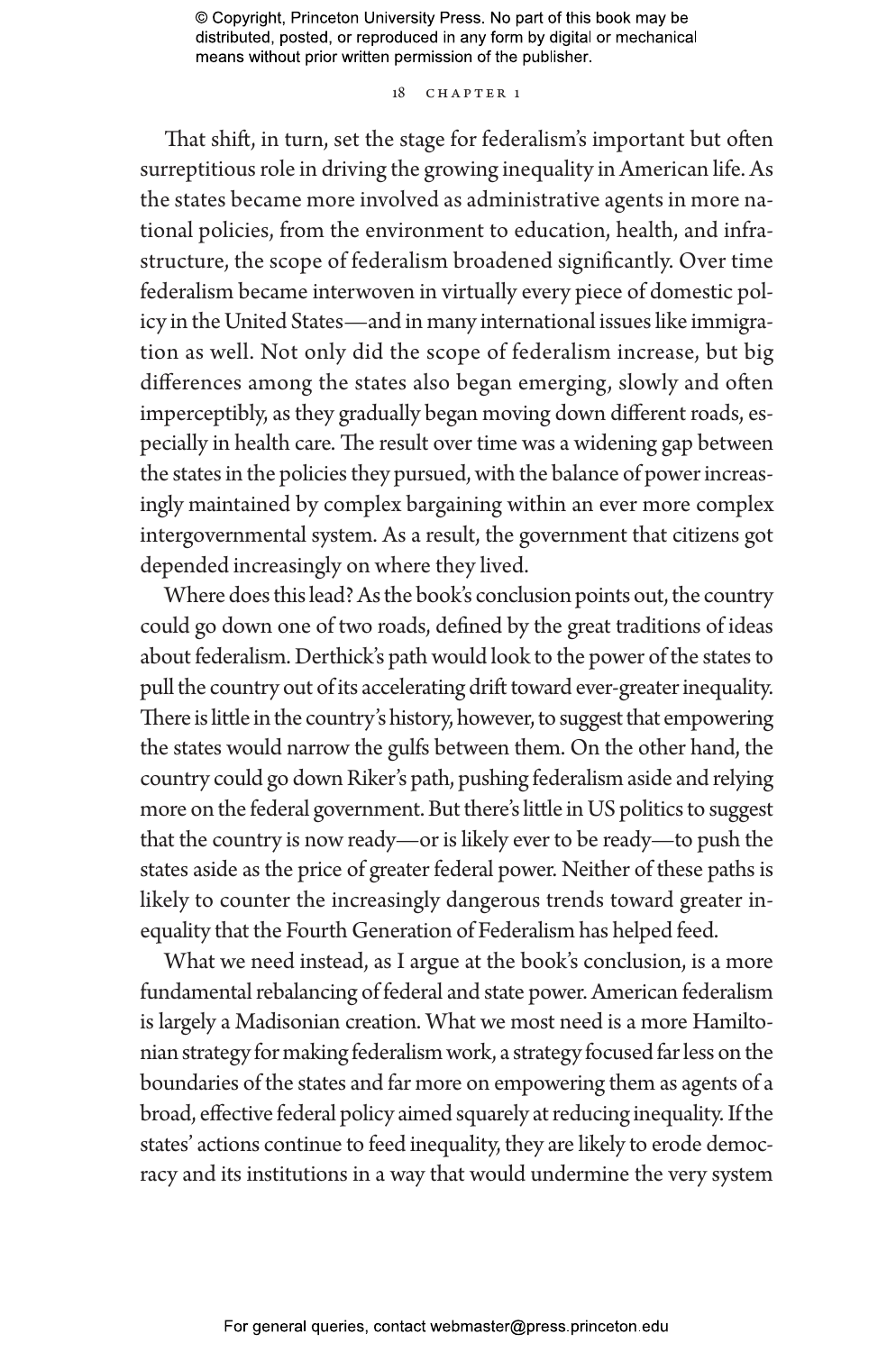MADISON'S BALANCING ACT 19

that Madison worked so hard to create. If the states were enlisted by the federal government as instruments of coherent national actions devoted to reducing the inequality between and within the states—a Hamiltonian solution to the Madisonian dilemma—the prospects would improve. There could be no worse outcome than for the very inventions that helped build the nation to become the forces undermining it. On the other hand, there could be no better testimony to the founders' genius than to continue the process of reinvention that they so bravely began. A rebalancing in favor of Hamiltonian strategies is most likely to lead the way out of the problems of the Fourth Generation of Federalism.

# **Hamilton's Solution?**

If Madison was a master tactician, Alexander Hamilton was the country's first great strategist. Like all the founders, he recognized the need for compromise, although he was so famously stiff-necked that compromise came much harder for him than for many of the other founders. His hardheaded approach to most things, in fact, led to the duel with Aaron Burr that cost him his life. When he did compromise, it was to sacrifice shortterm goals (like the location of the nation's capital in a new town along the Potomac) in exchange for longer-term principles (like the federal government's assumption of the debt accumulated by the states during the Revolution). He always had his eyes on the long-term prize.

As Hamilton surveyed the gradual evolution of the newly semi-united states under the Articles of Confederation, he was gravely worried that competition among the states would pull the country apart. New York had created a tough duty on goods imported from the West Indies. The goods ended up in nearby Connecticut and New Jersey, but New York collected the income from the tariffs. Connecticut and New Jersey were furious that products sold in their states would enrich New Yorkers. Hamilton worried that this was just one example of the temptations that would lead the states to go their own ways, not only at one another's expense but also at the cost of the young nation's unity. If the states continued to create their own trade policies, they would not only erode their ability truly to be united but also become more and more unwilling to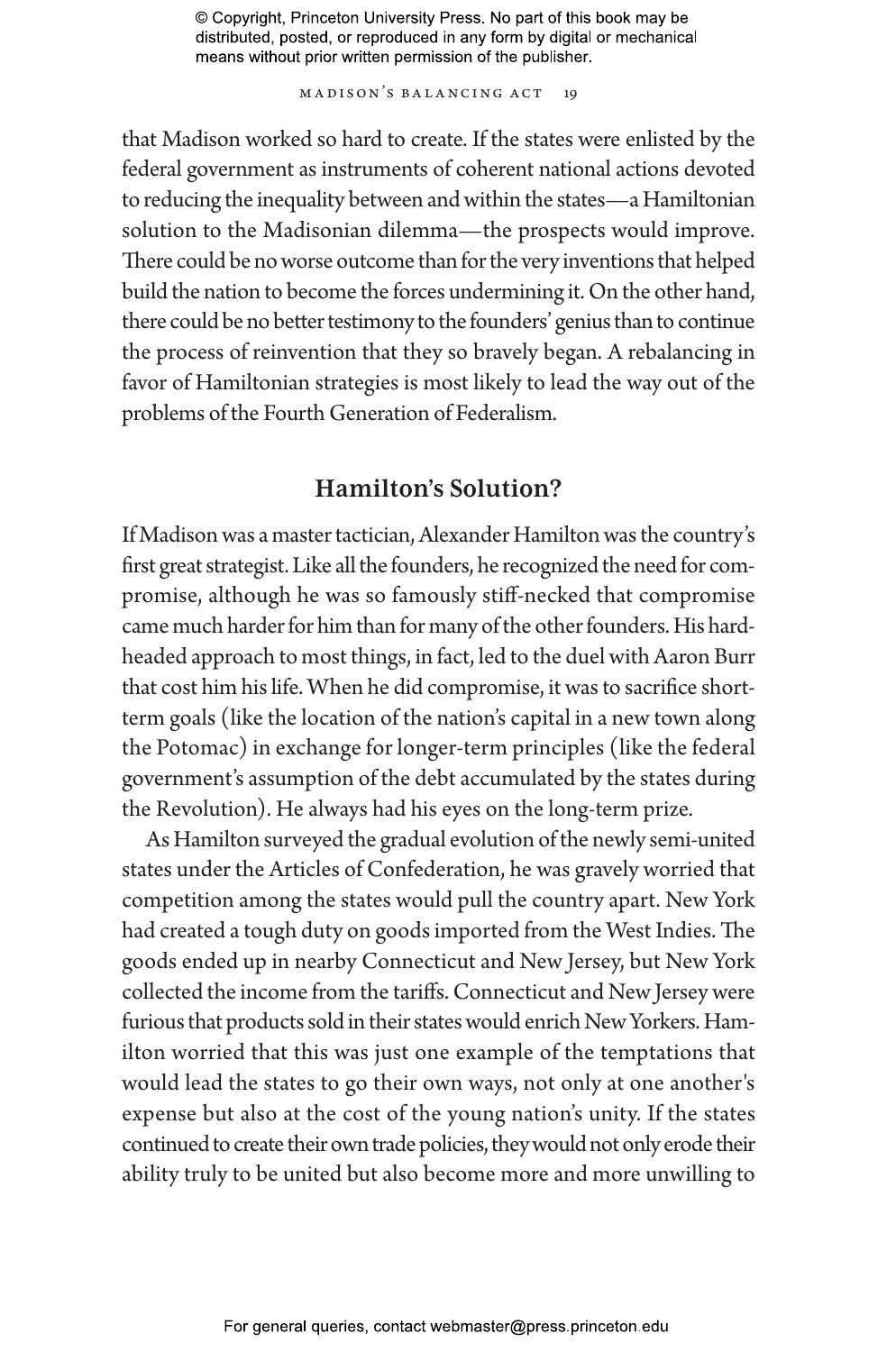20 CHAPTER 1

sacrifice for the nation's common good. $24$  And Hamilton wanted the United States to be great.

Near the end of the Revolutionary War, Washington had laid out four principles that he believed would be required for the United States to achieve greatness: a strong federal government, which would bring the states together; repayment of the states' debts, which would establish the financial foundation of the new country; a strong army and navy, which would allow the country to defend itself; and harmony among the people, which would allow the country to find its common good. Though the list was Washington's, Hamilton, according to his biographer Ron Chernow, "would have written the identical list."<sup>25</sup> As the political analyst Michael Lind put it, "the United States was, and always should remain, a nationstate in which the states are clearly subordinated to a strong but not oppressive federal government."<sup>26</sup> Debate has raged for centuries over just how strongly opposed to states' rights—and the abolition of slavery— Hamilton was in practice.<sup>27</sup> But Hamilton was a leader of the abolitionist cause in New York and pushed the antislavery cause to the point of intense friction with many of his fellow founders. Addressing inequality, Hamilton believed, required a federal government strong enough to deal with the centripetal forces of the states.

Hamilton might have been "more adept at meeting financial crises than mending political fences," as the historian Jacob Cooke put it, but there was no doubt that he had a powerful long-term vision for the country as a truly united collection of states.<sup>28</sup> He had no interest in creating institutions so powerful as to infringe on individual liberty—his essays in *The Federalist Papers* made that point—but neither did Hamilton want to license each state to push its own views down very different, conflicting roads.

In short, Hamilton would not have been surprised by today's rising inequality in the United States, or by the fact that the states had become the main drivers of it. That possibility was precisely what worried him most in the years after the Revolution. His instinct was to intervene to prevent such an outcome by rebalancing the powers of federalism toward the federal government and strengthening the role of the executive branch. That, of course, raises the familiar questions that have beset the country since its very start. Just how much federal intervention in state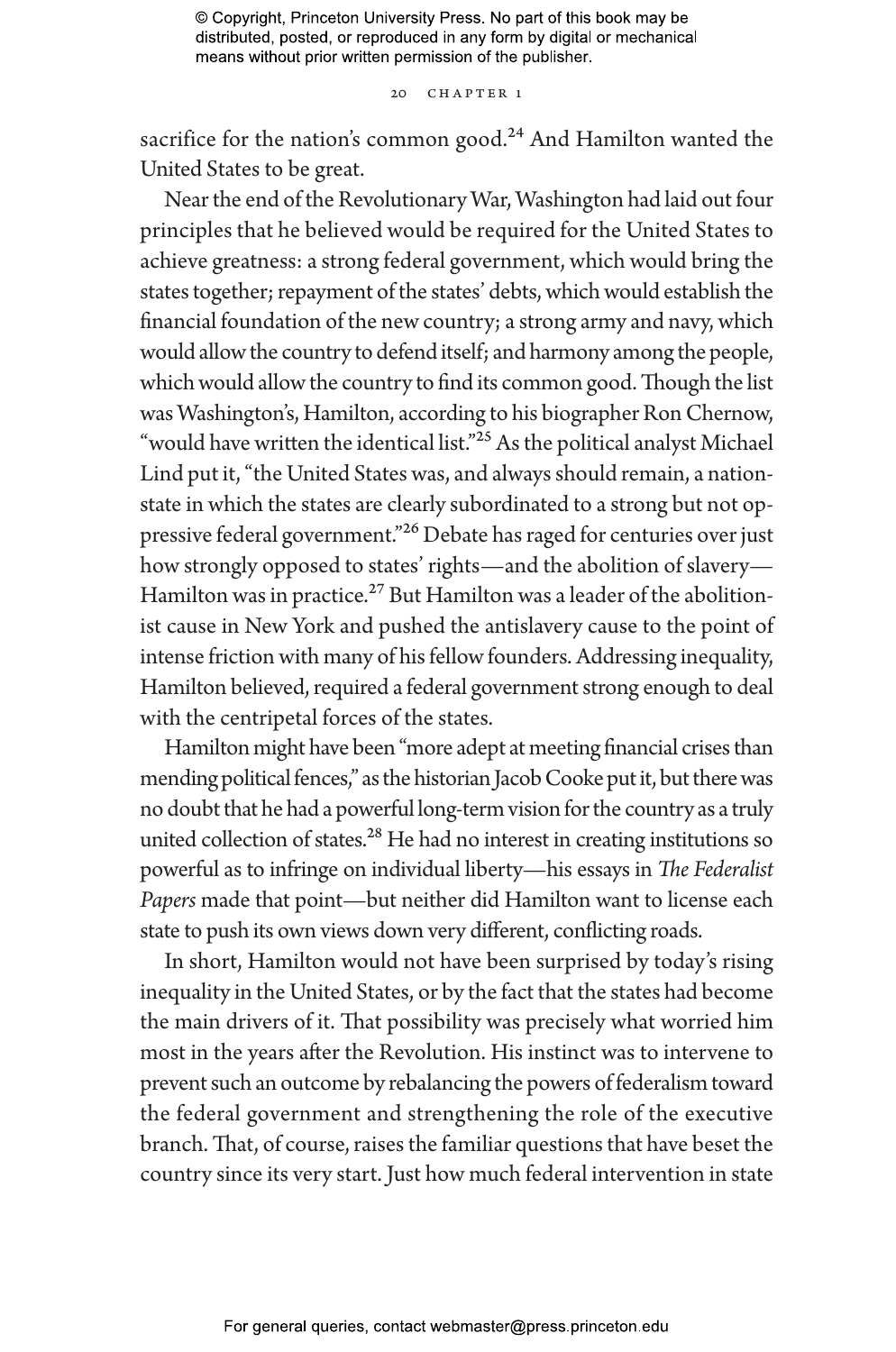M a dison's Ba lancing Act 21

affairs are we willing to tolerate? And what would the cost be if the federal government chose not to intervene?

As we will see in the pages that follow, the balance between the federal government and the states—and between the states—has shifted over time. The inequalities that have crept into the American system are large and growing—and increasingly costly. We might not want to encourage more centralized power, but we might not be willing—or able to tolerate substantially more inequality either. Madison and Hamilton— Derthick and Riker—have staked out the basic issues of the debate. We'll analyze these issues in the coming chapters and, even more important, explore ways to deal with the increasing problems of inequality that are growing out of the very system Madison designed to promote good government and enhance the power of America's citizens.

Federalism was thus *the* essential invention of the founders. The separation of powers set out to define how muscle would be exercised in the new country. But the invention of federalism was indispensable for determining whether there was even going to *be* a country—or whether the new states would melt into a ragged, unruly, and unworkable confederation that invited foreign invasion. Madison's biggest worry, as he explained in *Federalist 10*, was that "mischiefs of faction" would fester, shredding the sprawling new country's effort at unity before it could establish itself. Federalism was thus not only a plan to allow the states to keep their identity while creating a sense of national purpose. It was also the institution that the founders invented to safely vent the nation's perpetually simmering tensions before those frictions had a chance to destroy it.

The story of this book, however, is that deep fault lines of growing division have erupted in the very institution—federalism—that the founders had created to release the pressures of factions. Even though there seemed to be an emerging policy consensus in the 1960s for the federal government to guide the country toward greater equality, the fault lines of federalism have led since to growing pressures, increased polarization, and more inequality in the American polity. Not only is federalism not working as the founders had planned. It's also fueling the very forces that had caused them the greatest concern.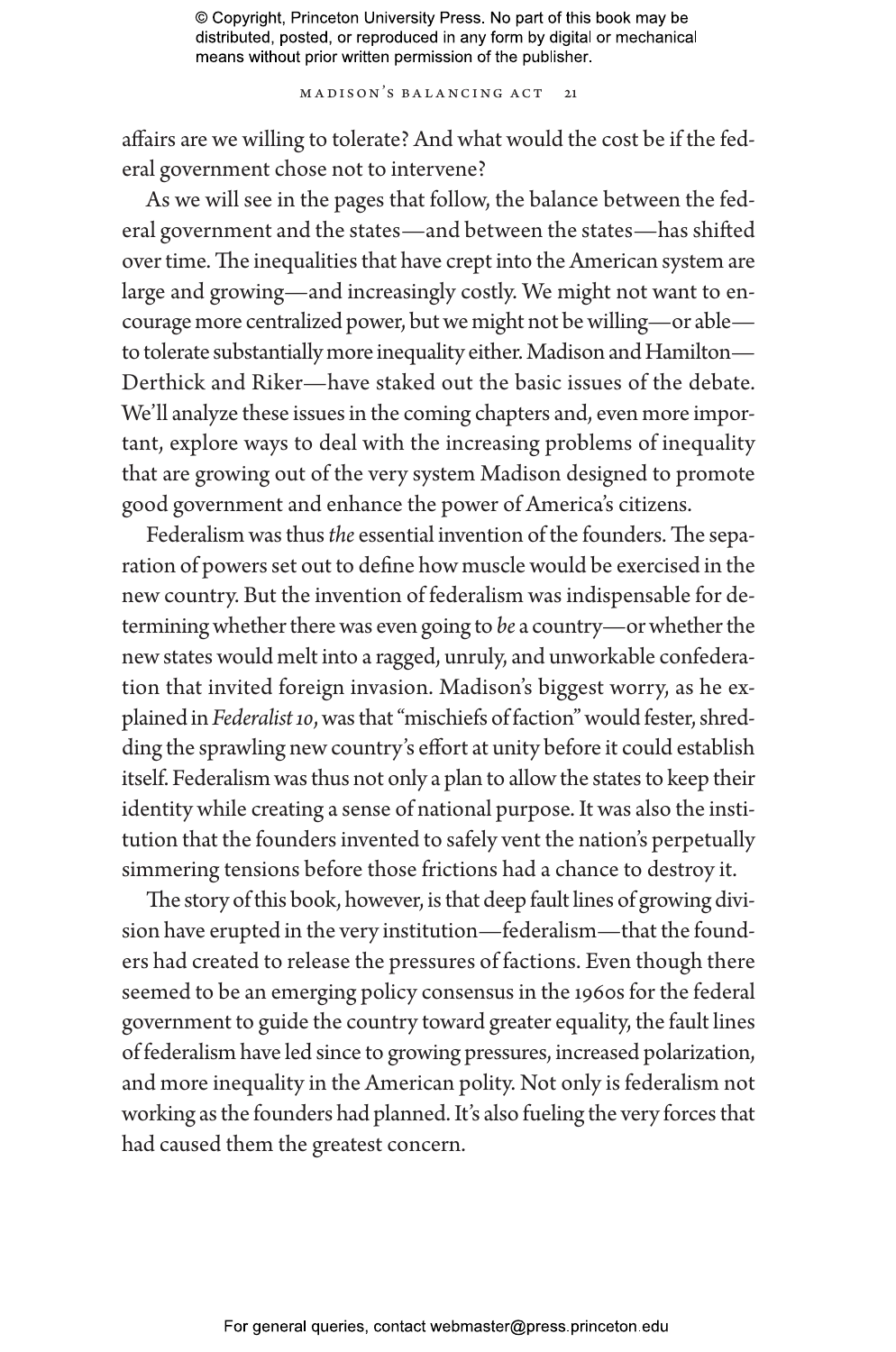## Inde x

Abbott, Greg, 165–66

ACA. *See* Affordable Care Act

ACE. *See* Air, Climate, and Energy index

Adams, John, 23–24

Addams, Jane, 57

- administration: compound republic, blurring of responsibilities in a, 175; federalism, crucial role in, 186–87; local governments as administrative agent for federal programs, 63, 75, 77; state governments as administrative agent for federal programs, 63, 75, 77, 153, 167–68, 171, 189
- Affordable Care Act (ACA, a.k.a. "Obamacare"): battles fought within the states over, 15; enactment and structure of, 98–99; litigation by Republican state attorneys general against, 166; Medicaid expansion and, 99–102; political pragmatism spawns administrative complexity, 99–100; variation across states, 100–105; waivers for administering, 152; waivers for unwinding, 157
- Air, Climate, and Energy (ACE) index, 119–22

Alabama, poverty in Lowndes county, 133–35

Alston, Philip, 133

American Lung Association, "State of the Air" report, 149

- American Medical Association, 92
- Anti-Federalists: Cato, 36–37; Madison's put-down of, 35; opposition to the proposed Constitution, 31, 36–37; "The Federal Farmer," 39

Arizona, Obamacare premiums in, 103–4 Arreguin, Jesse, 161

- Articles of Confederation: as a collection of fatal vices, 26–29; failure of, 1–2; Hamilton's concerns about/criticism of, 19–20, 193; republican government, as a form of, 34; reserved powers clause in, 39; states, as rule by a confederation of, 31
- balance between federal and state/local governments: challenges of striking a, 186; consequences of, 137–38 (*see also* federalism as a driver of inequality); in the Constitution, 30–31 (*see also* Constitution, United States; Fourteenth Amendment; Tenth Amendment); the constitutional convention, as the challenge at, 2–3; the Depression/ New Deal and, 62–63, 66; emerging in the 1980s, 95–96; *The Federalist Papers,* addressed in, 32–36; Madison's dilemma/quest on (*see* Madison's dilemma/quest); the Progressives and, 59; questions of, 22, 24–26, 31; resetting in the twenty-first century, question of, 18, 173 (*see also* Fifth Generation of Federalism); in the Second Generation of Federalism, 55; self-correcting forces to maintain, 187–88; shifting over time, 6, 21, 137; states' rights, claims of, 49; in the Third Generation of Federalism, 76–77. *See also* federal government; federalism; local governments; state governments

227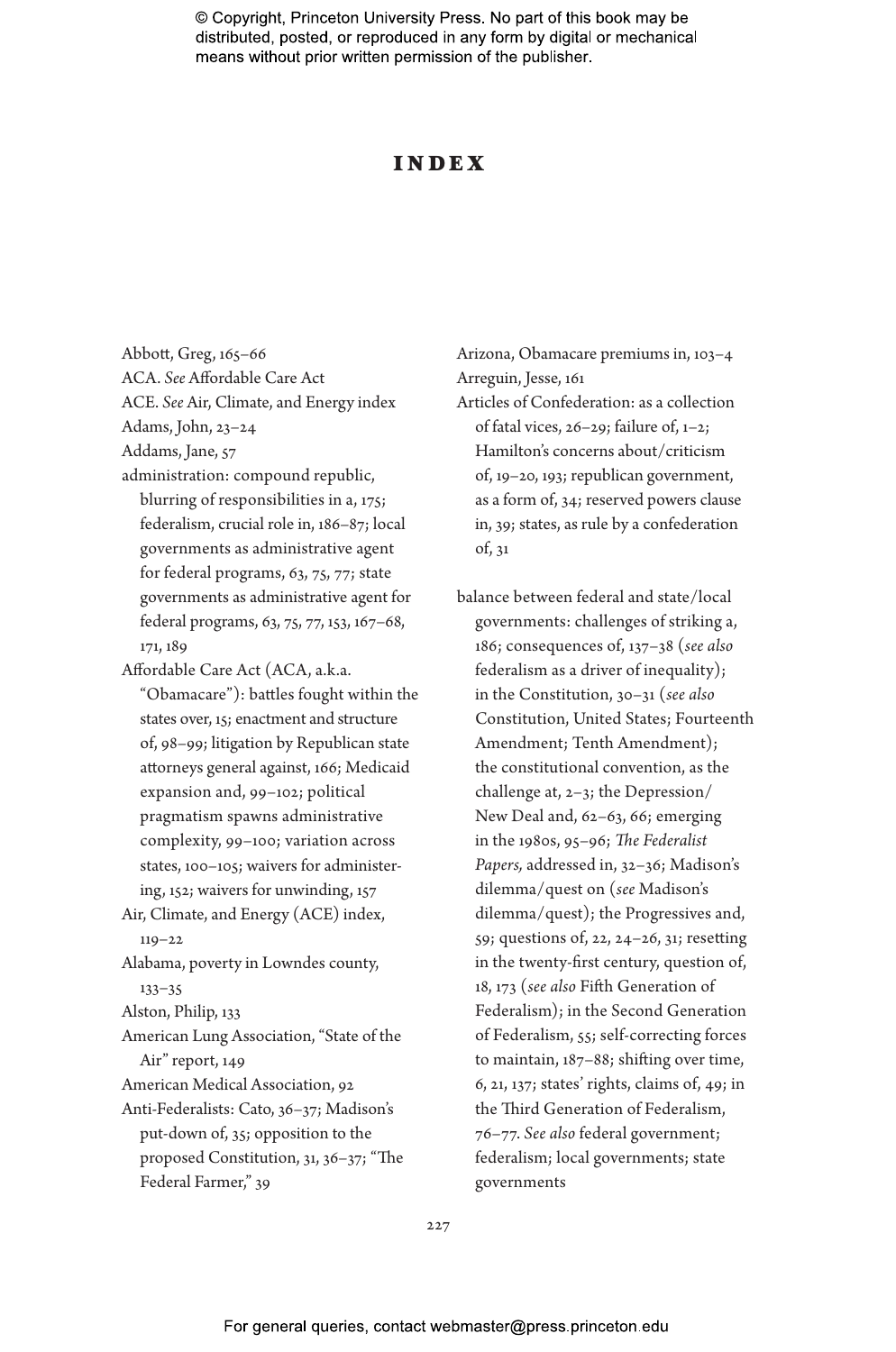#### 228 index

balance between state and local governments: Dillon's Rule, 65; the New Deal impact on, 64–67 bank, battle over a national, 40–44 Barnes, Fred, 165 Beck, Hans, 26 Bill of Rights, 38–40. *See also* Tenth Amendment Bishop, Bill, 180, 183 Booker, Cory, 134 Branch, Dan, 165 Brandeis, Louis D., 129, 143–44 Brookhiser, Richard, 193 Brown, John, 48 Brown, Michael, 71 Brown, Oliver, 67 *Brown v. Board of Education,* 5, 17, 54, 56, 67–70, 137, 174 Bryan, William Jennings, 58–59 budget(s): aging of the population and federal spending, 181; federal grants (*see* federal grants); Medicaid and, 96–97, 172; pressures on the states, the inequality gap and, 181–82; spending by state and local governments prior to WWI, 60–61 Burr, Aaron, 19, 42, 46 Busbee, George, 96 California: climate policy in, 146–50; increasing income inequality in, 160; as

the leading "laboratory of democracy," 143–46; legalization of marijuana in, 160–61; pollution in, 144–46 Californiazation: in climate policy, 146–50; federalism and, 146–56; political stakes in, 158–60; waivers and, 155 Caro, Robert, 70, 92 Carson, Rachel, 118 "Cato" (George Clinton?), 36–37 Cave, Edward, 22, 24 Center on Budget and Policy Priorities, 102 Centers for Medicare and Medicaid Services (CMS), 94 Central Intelligence Agency (CIA), 81

Chernow, Ron, 20, 194, 201 children, income inequality and a potential focus on, 182 Children's Health Insurance Program (CHIP), 139 Civil Rights Act of 1964, 70 Civil War, 49 climate policy: climate change, the issue of, 145–46; as a crucial policy area in the twenty-first century, 195. *See also* environment, the Clinton, Bill, 77, 98, 129 Clinton, George (Cato?), 36–37 Cole, James, 162 compound republic: Derthick's (and Madison's) argument for, 175–76; genius and durability of, 187; Hamiltonian strong national government and, 202; self-correcting forces in, 187–88. *See also* balance between federal and state/local governments; Madison's dilemma/quest Compromise of 1850, 48, 184 Confederate States, Constitution of, 49 Congress, United States: under the Articles of Confederation, 27, 34; creation of at the constitutional convention, 10, 30; polarization of, 183; powers of under the Constitution, 41–43, 51; as "the broken branch," 4, 168; waiver process to side step issues, use of, 154 Constitution, United States: Article I, Section 8, 41–43; Bill of Rights, 38–40 (*see also* Tenth Amendment); Fourteenth Amendment (*see* Fourteenth Amendment); local government not addressed in, 64; Madison's two great inventions in, 29–30; "necessary and proper clause," 42–43; ratification of, battle over, 31–37; rule by the people rather than the states, emphasis on, 31; slavery and (*see* slavery); Tenth Amendment (*see* Tenth Amendment); Twenty-Seventh Amendment, 38 Constitutional Convention of 1787, 1–4, 8–10, 29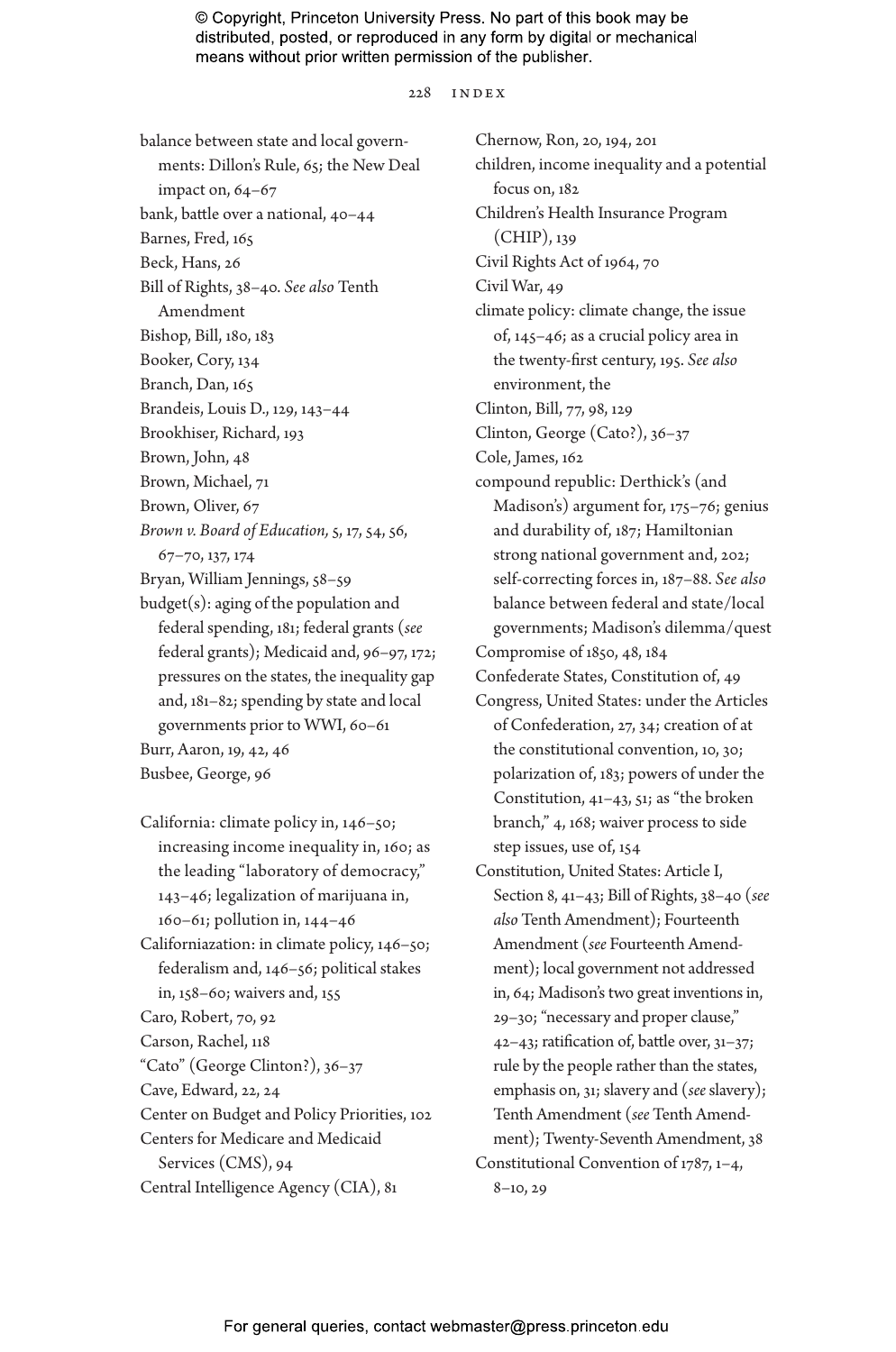index 229

Council of State Governments, 75 Crescent City Live-Stock Landing and Slaughter-House Company, 52 Cummings, Elijah, 116 DeBakey, Michael, 110 debt, federal assumption of state, viii, 41, 123, 194 Declaration of Independence: slavery as issue for adoption of, 25, 32, 49; by the states, not the people, 27 de Gaulle, Charles, 177 Derthick, Martha: differences among states, applause for, 18, 86, 88, 143; federalism, as a champion for, 12–13, 174–76 Dewey, Thomas, 68 Diamond, Martin, 138 Dillon, John, 65 distributive policy, 72, 76. *See also* federal grants Dixon, Jeremiah, 183 Donahue, John, 6 Drutman, Lee, 185

Cooke, Jacob, 20

Earned Income Tax Credit (EITC), 139 education: inequality in, 124–28; "No Child Left Behind," waivers for, 152 Edwards, Marc, 114 Eisenhower, Dwight D., vii, 68, 73 Elliott, William, 61 Ellis, Joseph J., 3 Ellsworth, Oliver, 10 Emancipation Proclamation, 50 environment, the: California as a laboratory for policy regarding, 144–46; climate change (*see* climate policy); inequality across states in, 118–23; lead in the water in Flint, Michigan, 112–18, 167; state responsibility for managing federal regulations, 167–68; waivers for California in efforts to address, 146–50 Environmental Protection Agency (EPA): administration of federal regulations by,

119; lead in the drinking water of Flint, Michigan, 114–18; litigation against by Republican state attorneys general, 166; waivers granted to California, 148 *E pluribus unum*: as motto for *The Gentleman's Magazine,* 23; as motto for the great seal, 24

faction, "mischiefs" of, 7, 21, 33–37, 78, 170. *See also* polarization; political partisanship Fair Housing Act of 1968, 70

Fallows, James, 185

fatal vices, 28

- federal government: local governments, the New Deal and new relations with, 65–66; marijuana, conflict with state governments over, 160–65; the New Deal and the expanded role of, 61–63; segregation and inequality, taking the lead in reducing, 70–72; the states and, question of regulating the relationships between, 196–97; trust in, 141. *See also* balance between federal and state/local governments
- federal grants: birth of, 45–47; federal control over spending of, debate about, 196; a Hamiltonian refocusing of, 198–99; intergovernmental to fund New Deal programs, 63; for local education, 125; to local governments to fund New Deal programs, 66; portion of state and local government spending accounted for by, 77; the post-WWII growth of government and, 72–77; redistributive payments to individuals, increase in, 198
- federalism: administrative decentralization, as an instrument of, 111, 125 (*see also* administration); in the Constitution, 3, 34–35 (*see also* Constitution, United States; Fourteenth Amendment; Tenth Amendment); diversity of, two sides of, 138–39; early history of, 26; features of that create continuing challenges, 171–72;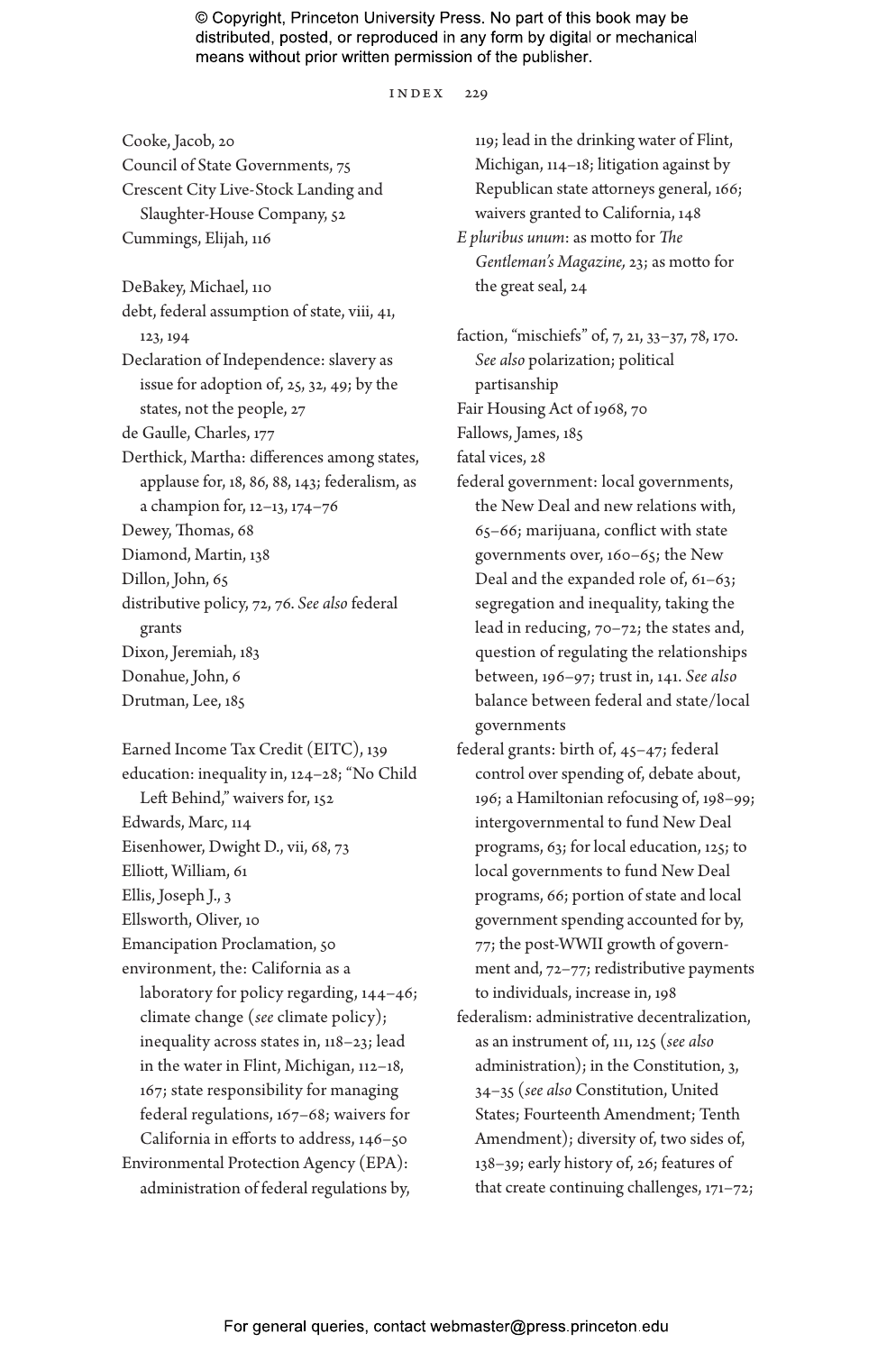230 index

federalism (*continued*)

Fifth Generation of (*see* Fifth Generation of Federalism); First Generation of, 16–17, 22, 55, 137, 167, 173–74; forces for equality and inequality in, 177–78; Fourth Generation of (*see* Fourth Generation of Federalism); history of, overview of, 16–18, 173–74; inequality and (*see* inequality); Madison's invention of, 30, 36, 43–44, 170–71; policymaking and policy administration, intermingling of, 168; pragmatism of, 43, 111, 125; pressures on in the twenty-first century (*see* pressures on federalism); Reagan's proposal to clarify boundaries, 96–97; Second Generation of, 17, 55, 137, 173–74; shift in debates from principles to pragmatics, 47; significance of, vii–ix; slavery and (*see* slavery); Third Generation of, 17, 56, 67, 76, 137, 155, 174; as a tool of the New Deal federal government, 63; trust in government and, 140–42; waning interest in, 7–8

- federalism, unraveling of: deepening dilemma/crisis of, 184–90; health policy and, 172; inequality and, 172–73, 176–79; reality-TV politics and, 202–4; response to (*see* Fifth Generation of Federalism); in the twenty-first century, 168–69, 172
- federalism as a driver of inequality, 111–12, 129–30, 137–39, 204–5; in education, 124–28; in environmental regulation/ quality, 118–23; in Flint, Michigan's water supply, 112–18; in health/health care, 95, 97–98, 100–108, 110; in infrastructure, 123–24; in prisons, 128. *See also* pressures on federalism
- *Federalist Papers, The,* 31–32; authors of, 31, 192, 204; No. 10, 7, 21, 33, 78, 118, 170; No. 19, 193; No. 22, 193; No. 45, 34; No. 46, 35; No. 51, 175; No. 54, 10
- Ferguson, John, 53
- Fifth Generation of Federalism: dimensions of a Hamiltonian rebalancing of the federal system, 198–200; Hamilton's

vision of a strong national government, need for, 201–2, 205; Madison vs*.* Hamilton as fundamental choice for, 18–19, 192–93, 197; need for, 173–74; pressures confronting (*see* pressures on federalism); questions raised by a Hamiltonian rebalancing of the federal system, 195–97; redistributive politics in, strengthening the federal role and, 200; the two basic alternatives, 174–76 Fiorino, Daniel, 119

First Bank of the United States, 41–42

- Flowers, Catherine, 133–34
- Fourteenth Amendment: the Depression and, 62; dissolution of the apparent clarity of, 52–53; "equal protection" clause of, 17, 50–52, 67–68; the Medicaid "mandate" in Obamacare and the, 101; scope and apparent clarity of, 50–52; "separate but equal," *Plessy* and, 53–55, 67–69, 87; Tenth Amendment and, difference between, 51
- Fourth Generation of Federalism: fissures created by, 192; growing inequality in, 18, 80, 110–11; in the history of federalism, 17–18, 174; inequality and partisanship during, 159; legal battles, increasing importance of, 167; Medicaid as the symbol of, 95; middle income stagnation during, 159; state administration of federal programs in, impact of, 91; state experimentation and Californiazation in, 147; states divided and increasing inequality, as a tale of, 169
- Franklin, Benjamin: on the difficulty of keeping the republic created by the founders, 4, 187; disunity of the states, problem of, 24–25, 49; eagles, poor opinion of, 24; the great seal, responsibility for crafting, 23–24; local institutions created by, 64; name of the country, suggestion for, 25; political cartoon published by, 24–25, 201, 204; as reader of *The Gentleman's Magazine,* 23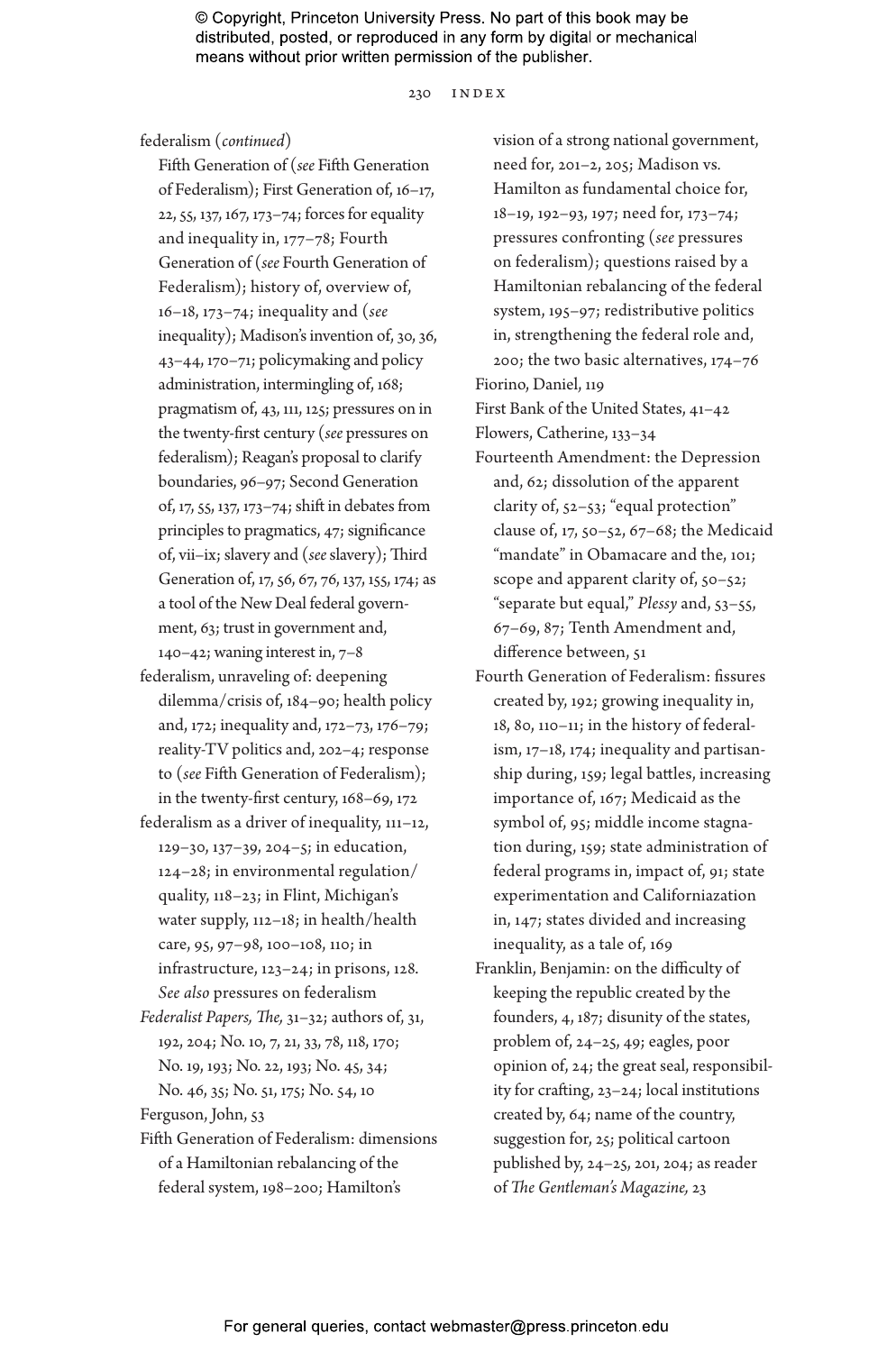#### index 231

Frost, Riordan, 119 Funke, Peter, 26

Galbraith, James, 158 Gallatin, Albert, 45 Garcia, Joe, 188 *Garcia v. San Antonio Metropolitan Transit Authority,* 188 Gardner, Cory, 163 *Gentleman's Magazine, The,* 22–24 Goldsmith, Stephen, 199 grants, federal. *See* federal grants Graves, W. Brooke, 60, 125 Great Depression, 59–63 great seal, 23–24 Great Society programs: goals of, 17; inequality, as effort to reduce, 5, 7, 91, 129, 139; segregation, as attack on, 17, 70; the states and, 76 Greenberg, Stan, 203

Hall of the States, 75

- Hamilton, Alexander: as all-star blogger, 204; Articles of Confederation, concerns about/criticism of, 19–20, 193; duel with Burr, 19, 42, 46; federal assumption of the states' debt, viii, 41, 123, 194; *The Federalist Papers,* as contributor to, 31–32, 192, 193, 204; infrastructure, concern about constitutional impediment to building, 44; Madison and, alternative national visions of, 192–93; national bank, promotion of, 41–42; national government, proponent of strong, 20, 193–95; Shays' rebellion as an example of need for stronger federal government, 28
- health/health care: as a crucial policy area in the twenty-first century, 195; drinking water in Flint as a danger to, 113–15; government's role in, disagreement about, 109–10; inequality in, 105–8, 110; Medicare, 92–93; poverty and, 132–34; the unraveling of federalism and, 172. *See also* Affordable Care Act; Medicaid

Henry, Patrick: as Anti-Federalist opposed to the Constitution, 36–37; Constitutional Convention, suspicions about, 29; "Give me liberty . . ." slogan, 203; ratification, complaint about, 30; Tenth Amendment, support for, 39 Herophilus, 108 Hope, Bob, 143–44, 150 Hopkins, Daniel, 185

Ifill, Sherrilyn, 51

income inequality: children, potential strategy of focusing on, 182; CIA ranking of, 81; educational attainment and, 125, 127; in federal systems, 89–90; as fundamental and serious, 131; health/ health care and, 108; party controlling state government and, 158–59; policy outcomes and, 131–36; between the states, 14, 83; within the states, 14, 81–82; trust in government and, 142; within the United States, 14, 81; in the United States compared to the rest of the world, 14, 81 Indiana, Healthy Indiana Plan (HIP) 2.0, 102, 157

inequality: as an issue, 5–6; based on location and residence, 95, 97–98, 138, 142, 176, 185 (*see also* Medicaid); definition of, 5; the dilemma of federalism and, 184–90; distrust of government and, 140–42; in education, 124–28; environmental, 118–23; federalism and, 13–15, 87, 89–91, 138–40, 176–79 (*see also* federalism as a driver of inequality; pressures on federalism); federal preeminence in reducing, 70–72; the Fourth Generation of Federalism and, 80; growth in following consensus on addressing, 79–80; in health/health care, 105–8, 110 (*see also* Affordable Care Act; Medicaid); income (*see* income inequality); increase in, 14; in infrastructure, 123–24; in policy outcomes, differences across states, 86–88; political polarization and, 158–60; in prisons, 128;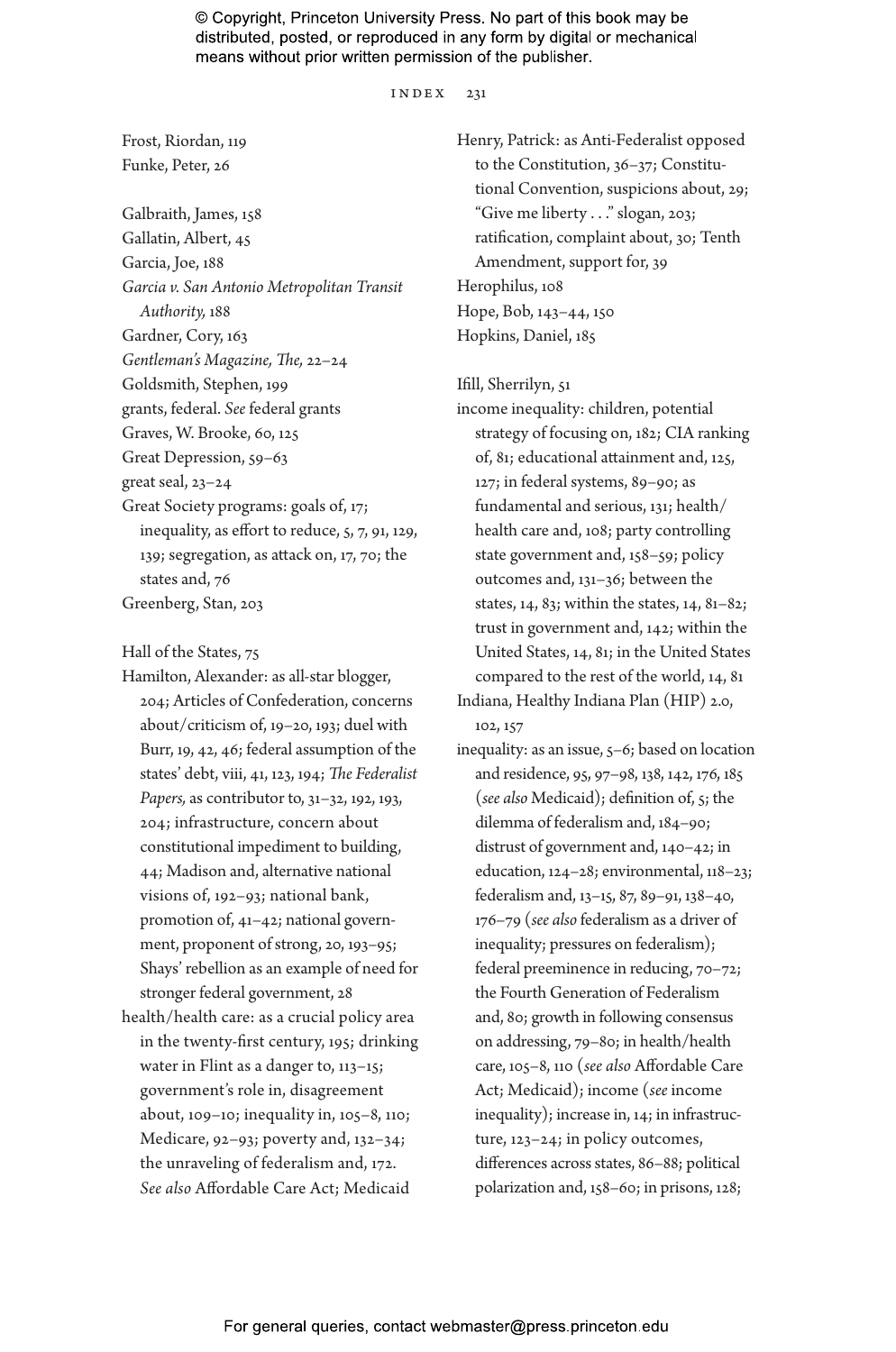232 index

inequality (*continued*)

racial (*see* race); reduction of, possibility for and failure of, 139–40; "separate but equal" doctrine, 53–56, 67–69, 87; slavery (*see* slavery); between states, 83, 181–82 (*see also* states, the); in the United States, 80–85 (*see also* income inequality); urbanization and, 57; waivers as worsening, 155–56

infrastructure: inequality in, 123–24; the interstate highway system, 73–75; lead pipes in Flint, Michigan, 113

interest groups/factions: Madison's concern regarding, 7, 21, 33–37, 78, 170; waivers and, 155. *See also* polarization; political partisanship

interstate highway system, 73–75

Jackson, Andrew, 45, 71

- Jay, John, 31–32, 192
- Jefferson, Thomas: Bill of Rights, support for, 40; the great seal, responsibility for crafting, 23–24; Hamilton's bargain with, 123; as reader of *The Gentleman's Magazine,* 23; robust national government, opposition to, 193; slavery clause in the Declaration of Independence, 9

Jim Crow laws, 55, 70

Johnson, Lyndon B.: the Great Society programs of, vii, 5, 17, 70, 91, 129 (*see also* Great Society programs); Medicare and Medicaid, creation of, 92–94, 98, 108

Johnson, Samuel, 22

JP Morgan Chase & Co. Institute, 108

Kansas-Nebraska Act of 1854, 48 Kearney, Melissa, 125 Kennedy, Anthony, 111 Kerner, Otto, Jr., 69 Kerner Report, 69 King, Martin Luther, Jr., 17 King, Rodney, 71 Kleiman, Neil, 199 Kurtz, Ed, 112

LaDochy, Steve, 149 Laffer, Arthur, 175 La Follette, Robert M., 58 Lee, Robert E., 48 Levine, Phillip, 125 Lin, Elbert, 167 Lincoln, Abraham, 48–50 Lind, Michael, 20 local governments: as administrative agent for federal programs, 63, 75, 77; the Depression, response to, 61; the federal campaign against segregation/discrimination and, 71–72; in a Hamiltonian rebalancing of the system, 199–200; new relations with the federal government, the New Deal and, 65–66; rise in importance of, 56–57; spending by compared to state governments, 60; trust in, 141. *See also* balance between federal and state/local governments Locke, John, 33 Louisiana, litigation of the Fourteenth Amendment over cases in, 52–53 Louisiana Purchase, 45

Lowi, Theodore, 176–77

Luntz, Frank, 119

Madison, James: as all-star blogger, 204; on the Articles of Confederation, 27–29; compound republic, argument for the virtues of, 175; compound republic, genius and durability of, 187–88; at the constitutional convention, 3; constitutional inventions by, 3–6, 29–30, 36, 43–44, 197; differences among states, anticipation of, 86, 88; diversity within unity as goal of, 117–18, 137; faction, concern with the "mischiefs" of, 7, 21, 33–37, 78, 170; federal expenditures for infrastructure, opposition to, 45; federalism, invention of, 9–10, 170–72; *The Federalist Papers,* arguments in, 7, 10, 21, 31–36, 78, 118, 170, 175, 193; *The Federalist Papers,* as contributor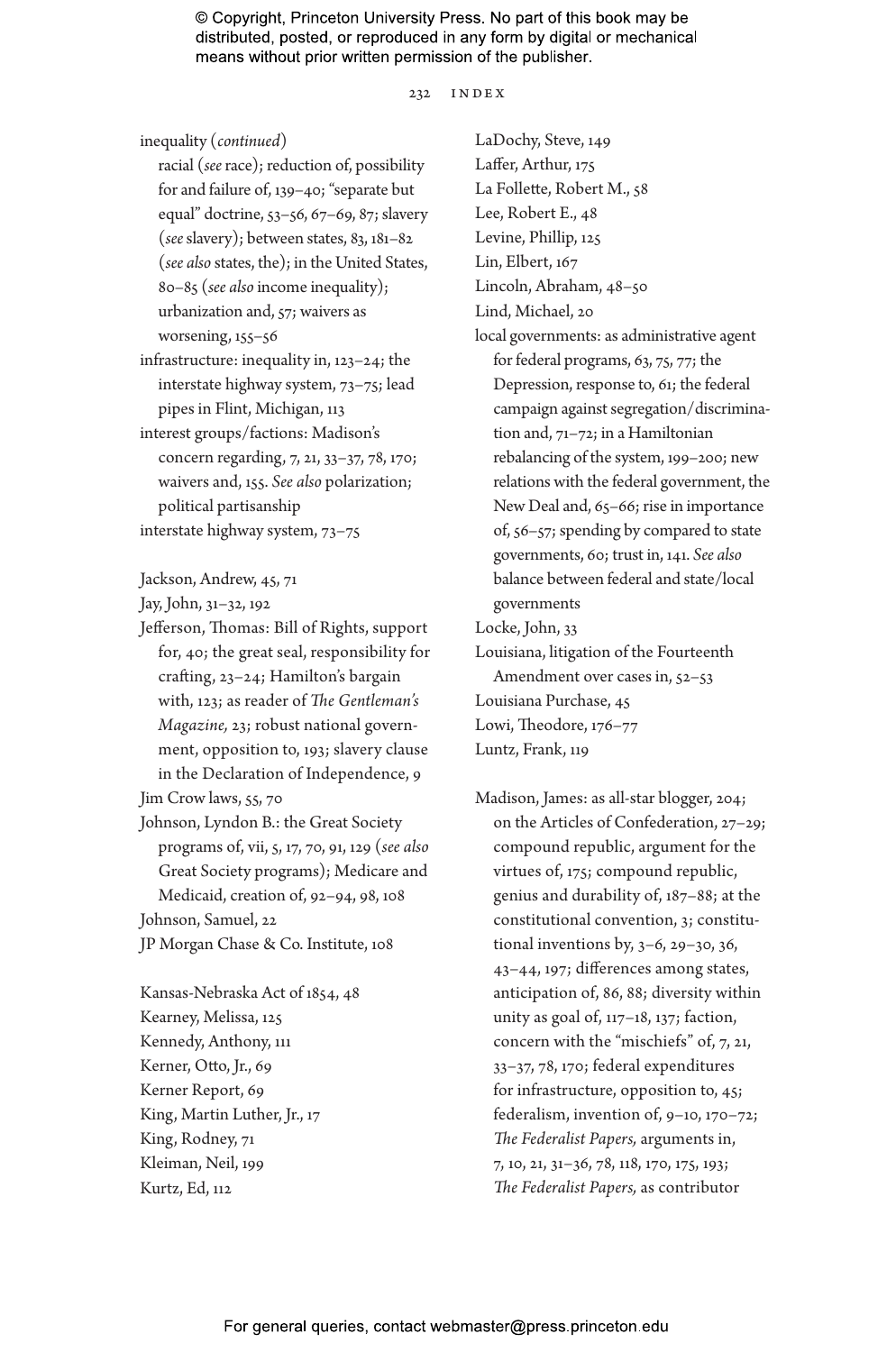$INDEX$  233

to, 31, 192, 204; Hamilton's bargain with, 123; majority tyranny, challenge of preventing, 202; proposed amendments to the Constitution, reduction of, 38; as slave-owner, 8; Tenth Amendment and Bill of Rights, doubts about, 39–40 Madison's dilemma/quest: balance between competing forces at the core of, 186; "E pluribus unum" as the core of, 24; Hamilton's competing vision of, 192–93; Madison's statement of, 29 majority rule, 33 Mann, Thomas, 4, 15 marijuana legalization, 160–65 Marshall, John: Cherokee Nation, decision on sovereignty of, 71; *McCulloch v. Maryland,* decision in, 42–43; slavery, on the compromise over, 47 Marshall, Thurgood, 10–11, 67–68 Maryland, litigation leading to *McCulloch v. Maryland,* 42–43 Mason, Charles, 183 Mason, George, 36, 39 Mason-Dixon Line, 183 Matheson, Scott, 96 McCarty, Nolan, 182 McCulloch, James William, 42 *McCulloch v. Maryland,* 42–43 MDEQ. *See* Michigan Department of Environment Quality Mead, Lawrence, 151 Medicaid, 91, 139; administrative complexity of, 176; enactment of, 92–93; federal retaking of the reins, need for, 198–99; health care gaps and, 108; Obamacare and expansion of, 99–102; Reagan's proposal, missed opportunity of, 96–97; significance and complexity of, federalism and, 93–95; states squeezed by, the federal-state balance of power and, 95–96; the unraveling of federalism and, 172; variation across the states, 97–98; waivers for experiments in, 152

Medicare, 92–93 Michigan, leaded water in Flint, 112–18 Michigan Department of Environment Quality (MDEQ), 113–16 *Michigan v. EPA,* 166 Minnesota, Obamacare premiums in, 104 Miranda, Lin-Manuel, viii Missouri Compromise, 48 Morrill Land Grant Act of 1862, 46 muckrakers, 57–58 Murkowski, Lisa, 163

NAACP Legal Defense and Educational Fund, 68 Nash, Diane, 55 National Association of Counties, 75 National Conference of State Legislatures, 183 National Interstate and Defense Highways Act, 73 National League of Cities, 75 *National League of Cities v. Usery,* 188 New Deal, 61–66, 139 Niskanen, William, 186 Nivola, Pietro, 138 Nixon, Richard, vii, 119

Oates, Wallace, 61–62 Obama, Barack: and the Affordable Care Act, 98–99; on inequality and its consequences, 83; recreational drug users not a federal priority, 162; state of emergency in Flint, Michigan, declaration of, 115 Obamacare. *See* Affordable Care Act O'Malley, Martin, 199 Ornstein, Norman, 4, 15, 180

Partner Colorado, 164 Pence, Mike, 102 Pennsylvania, 61, 74–75 *Pennsylvania Gazette,* political cartoon in,  $24 - 25$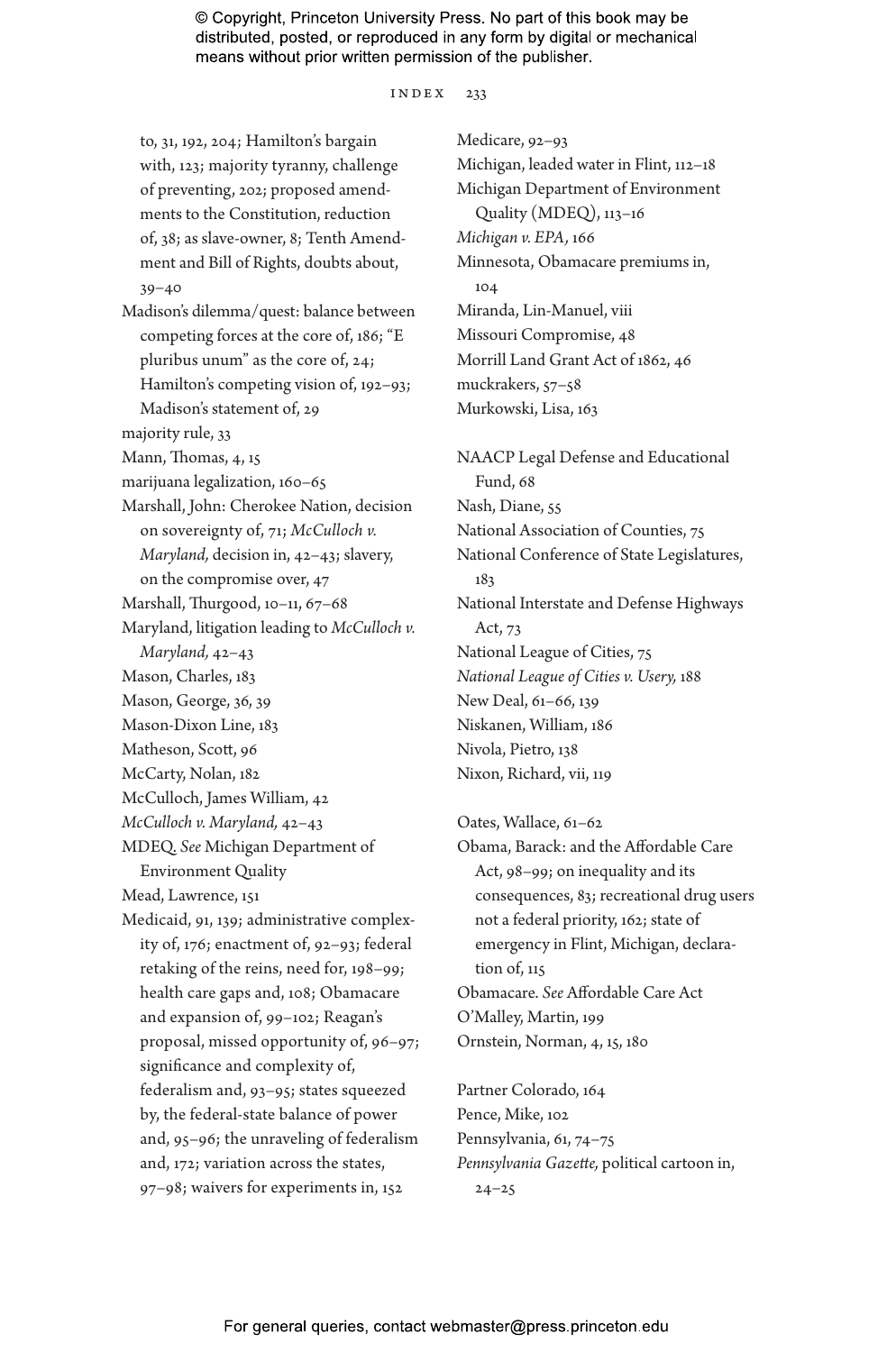#### 234 index

Peter, Bryce, 161 Peter, Ellen, 161 Plessy, Homer Adolph, 53 *Plessy v. Ferguson,* 53–54, 68–69 polarization: the courts and, 197; distrust of government and, 140; federalism and, 172–74; golden age of federalism, as factor in the evaporation of, 142; Hamilton would be worried about, 195; inequality and, 5, 15, 21, 78, 158–59, 190; partisanship of state attorneys general and, 167; separation of powers and Congress, as a threat to, 4; in the states, 182–86, 192; waivers as a way to get around, 154 policymaking and policy administration, intermingling of, 168 policy outcomes: differences across federal systems, 89–90; differences across the states, 86–88, 97–98, 100–105 (*see also* states, the); income inequality and, 131–36 (*see also* income inequality). *See also* Affordable Care Act; environment, the; health/health care; Medicaid political partisanship: the courts and, 197; inequality and, 158–60, 182–84; state attorneys general and, 165–67. *See also* polarization Polk, James, 45 population: aging of, 181; concentration of, 179–80 populism, reality-TV politics and, 202–4 poverty: policy outcomes and, 132–36; variation across states in, 83–84 pressures on federalism, 179; aging of the population, the federal budget and, 181; budget pressures for the states, the inequality gap and, 181–82; geographic concentration of the population, 179–81; political polarization, inequality and, 182–84 prisons, 128 Progressives, the, 57–59 Pruitt, Scott, 149

race: desegregation efforts, federal preeminence in, 70–72; Kerner Report, 69; segregation and "Jim Crow" policies, 55; segregation and the *Brown* decision, 67–70; "separate but equal" doctrine, 53–56, 67–69, 87; slavery (*see* slavery); violent conflict and, 48–50 Rasmussen, Dennis, 85 Reagan, Ronald, vii, 77, 96–97, 155 Reagan's proposal to clarify boundaries, 96–97 reality-TV politics, 202–4 republican government as alternative to direct democracy, 33–34 Rice, Thomas Dartmouth, 55 Riker, William: differences among states, concerns about, 86, 88; federalism, dismissal of, 11–13, 18, 143, 174–76 Roosevelt, Franklin D., vii, 61–62 Roosevelt, Theodore, 57–58 Rousseau, Jean-Jacques, 33

Saez, Emmanuel, 81 Scalia, Antonin, 166 Schneiderman, R. M., 139–40 Schuster, Bud, 75–76 Schuyler, Michael, 63 Second Bank of the United States, 42 Separate Car Act (Louisiana), 53–54 separation of powers, 3, 7, 13, 15, 21, 37, 200 Sessions, Jeff, 162–63 Shays, Daniel, 28 Shays' rebellion, 28, 31, 41 Sherman, Roger, 10 Shor, Boris, 182 Sinclair, Upton, 57 *Slaughterhouse Cases,* 52–53 slavery: admission of new states and, 48; the Civil War and, 48–49; the Declaration of Independence and, 25, 32; the Emancipation Proclamation, 50; Marshall on the compromise over, 10–11, 47; ratification of the Constitution and, 8–11,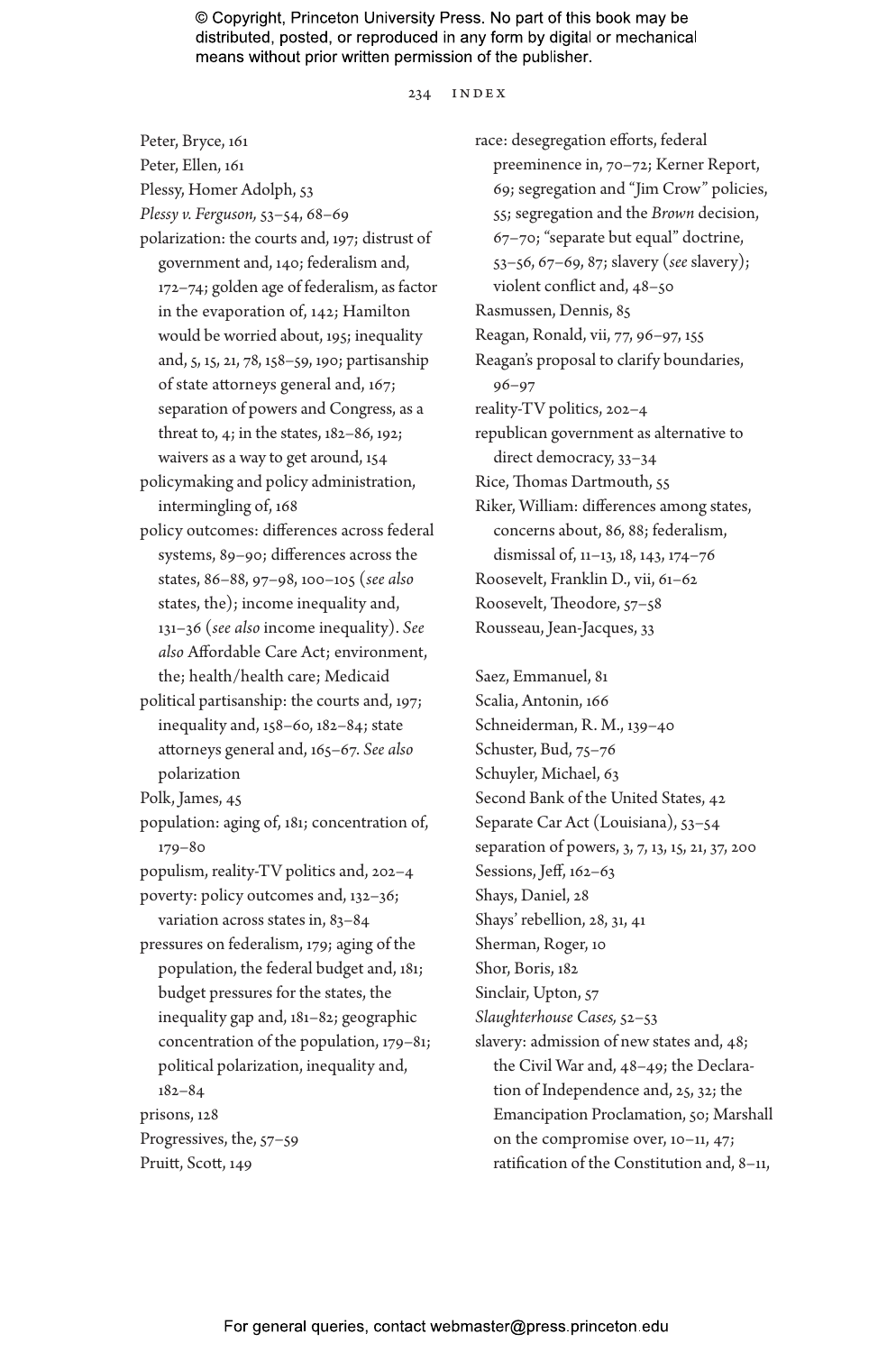#### index 235

32, 170–71; three-fifths compromise in

the Constitution, 10, 48, 51

Smith, Adam, 83, 85

Smith, Al, 58–59

Smith, Melancton, 36

Snow, John, 109

- Snyder, Rick, 112, 115
- state governments: as administrative agent for federal programs, 63, 75, 77, 153, 167–68, 171, 189; attorneys general, partisan efforts to block federal action by, 165–67; budget pressures, the inequality gap and, 181–82; the Depression, response to, 60–61; the federal campaign against segregation/ discrimination and, 70–71; marijuana, conflict with the federal government over, 160–65; Medicaid and (*see* Medicaid); party control of, income inequality and, 158–59; spending by local governments and, comparison of, 60–61; trust in, 141; waivers as an essential tool for, 153–54. *See also* balance between federal and state/ local governments
- states, the: Californiazation, process of, 147–48; demographic shifts, implications of, 179–81; federal assumption of debts of, viii, 41, 123, 194; Hamilton vs*.* Madison on the role of, 192–93; income inequality between, 83; income inequality within, 81–82; increasing importance of, 15; inequality in education across, 125–28; inequality in health/health care across, 106–8, 110; inequality in infrastructure across, 123–24; inequality in prisons across, 128; inequality in the environment across, 119–23; as "laboratories of democracy," 129, 138, 143–46, 148, 154, 199 (*see also* California; waivers); political polarization in, 182–83; unity of the country challenged by, 168–69; variations in government and policy outcomes, 86–88, 97–98, 100–105, 129–30 Stiglitz, Edward H., 155–56

Stowe, Harriet Beecher, 48

Supplemental Nutrition Assistance Program (SNAP), 139 Supplemental Security Income Program

(SSI), 139

- Supreme Court, United States: *Brown v. Board of Education,* 5, 17, 54, 56, 67–70, 137, 174; Cherokee Nation, decision on sovereignty of, 71; *Garcia v. San Antonio Metropolitan Transit Authority,* 188; *McCulloch v. Maryland,* 42–43; Medicaid "mandate" of Obamacare ruled unconstitutional, 100–101; *Michigan v. EPA,* 166; *National League of Cities v. Usery,* 188; *Plessy v. Ferguson,* 53–54, 68–69; political partisanship, enabling of, 197; *Slaughterhouse Cases,* 52–53; Tenth Amendment doctrine, dismissal of, 66; Warren named chief justice of, 68
- Temporary Assistance for Needy Families (TANF), 139
- Tenth Amendment: ambiguity of and the battle over a national bank, 40–44; basic principles, continuing need to follow or circumvent, 152–58; boundaries set in law, predominance of, 137; the Depression/New Deal and, 62, 66; federal grants as a way to sidestep, 45–47, 75–76; Fourteenth Amendment and, difference between, 51; infrastructure and, the problem of, 44–45; local government not addressed in, 64; the Medicaid "mandate" in Obamacare and the, 101; national policy trumping state law in the twentieth century, 147–48, 188–89; as the price of ratification, 40; Reagan's proposal and, 97; "reserved powers" clause, 38–39, 64; as a short term solution, 48; text of, 38
- Thompson, Tommy, 151
- Tocqueville, Alexis de, 72, 79–80, 89, 125, 185